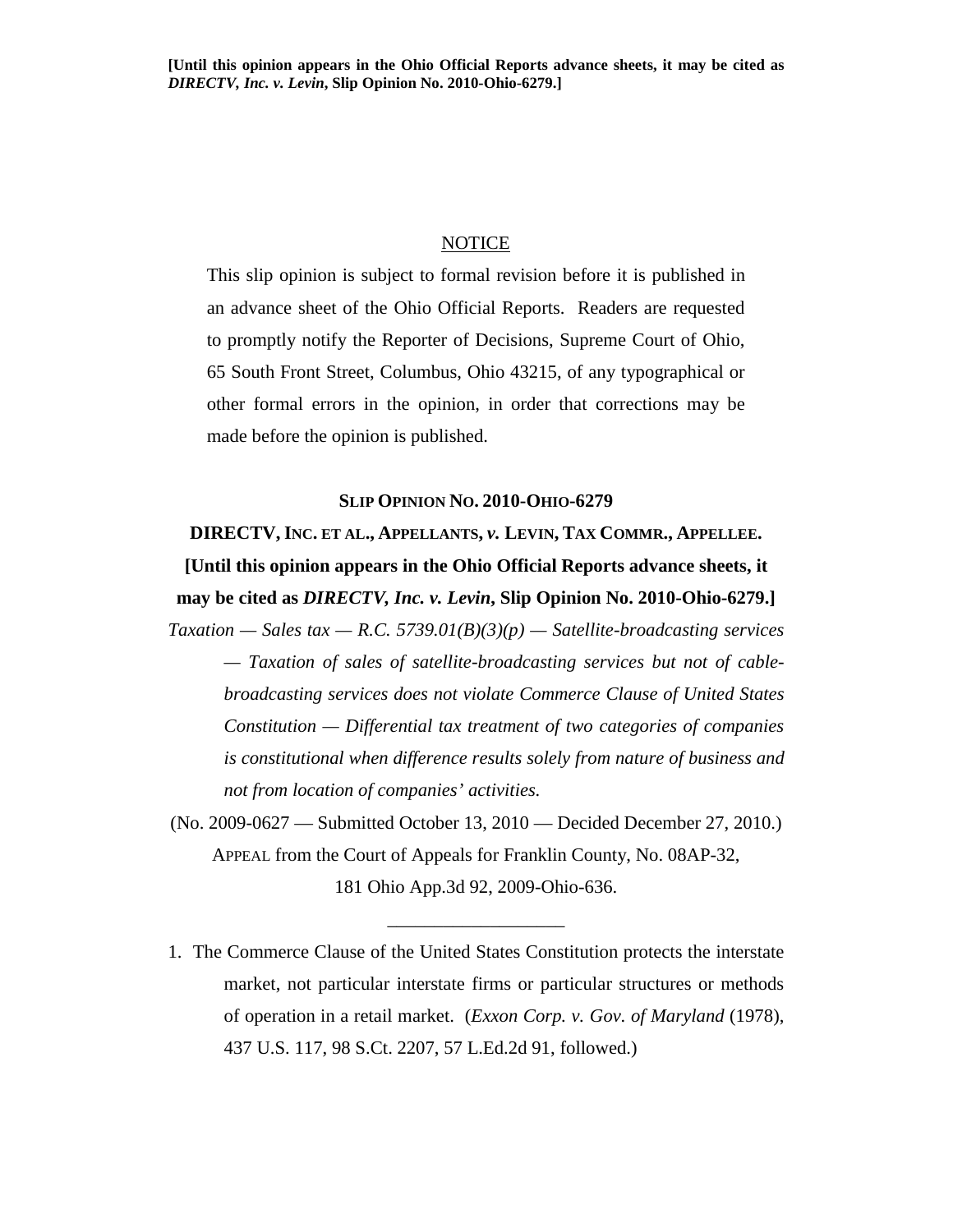2. The imposition of a sales tax by the Ohio General Assembly on satellite broadcasting services but not on cable broadcasting services does not violate the Commerce Clause of the United States Constitution, because the tax is based on differences between the nature of those businesses, not the location of their activities, and it does not favor in-state interests at the expense of out-of-state interests. (*Kentucky Dept. of Revenue v. Davis* (2008), 553 U.S. 328, 128 S.Ct. 1801, 170 L.Ed.2d 685; *Amerada Hess Corp. v. Dir., Div. of Taxation, New Jersey Dept. of Treasury* (1989), 490 U.S. 66, 109 S.Ct. 1617, 104 L.Ed.2d 58; and *DIRECTV, Inc. v. Treesh* (C.A.6, 2007), 487 F.3d 471, followed.)

\_\_\_\_\_\_\_\_\_\_\_\_\_\_\_\_\_\_

# **O'DONNELL, J.**

**{¶ 1}** DIRECTV, Inc., and EchoStar Satellite, L.L.C. ("the satellite companies") appeal from a decision of the Tenth District Court of Appeals and ask us to consider whether the imposition of a sales tax on the retail sale of satellite broadcasting services without also imposing the same tax on cable broadcasting services violates the Commerce Clause of the United States Constitution. As other jurisdictions that have considered this same issue have done, we conclude that the Commerce Clause protects the interstate market, not particular interstate firms or particular structures or methods of operation in a retail market. The imposition of a sales tax by the Ohio General Assembly on satellite broadcasting services but not on cable broadcasting services does not violate the Commerce Clause of the United States Constitution, because the tax is based on differences between the nature of those businesses, not the location of their activities, and it does not favor in-state interests at the expense of out-ofstate interests. Accordingly, the judgment of the court of appeals is affirmed.

#### **Factual History**

*Satellite and Cable Broadcasting Services*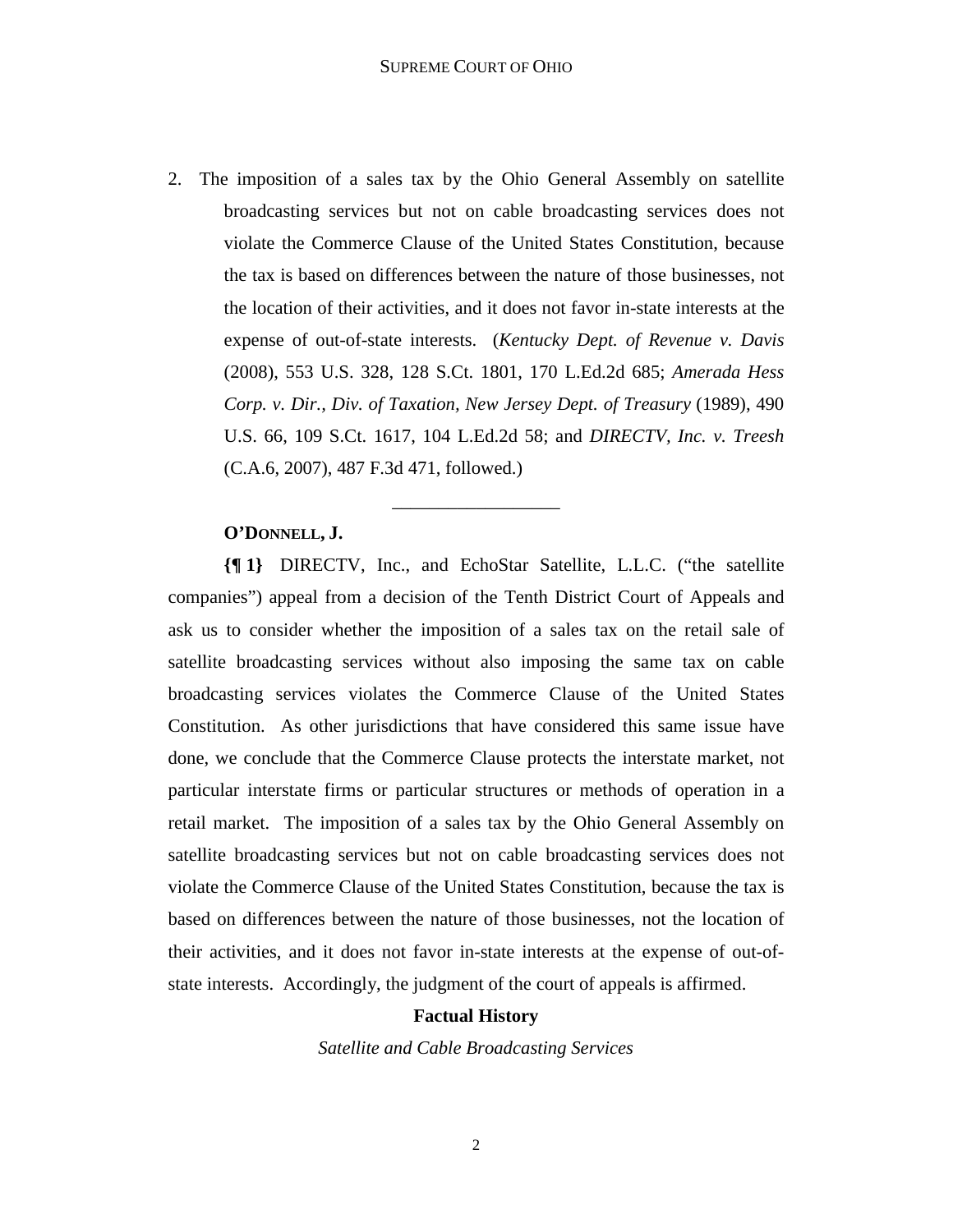**{¶ 2}** The satellite companies provide pay-television programming services to consumers in Ohio and other states using satellites in fixed orbits above the earth. The satellite companies purchase signals for this programming from local broadcast stations, broadcast television networks (ABC, CBS, Fox, and NBC), and providers of cable programming (such as CNN, ESPN, and HBO). They then transmit these signals from uplinks located outside of Ohio to the satellites, which in turn send the signal directly to small satellite dish antennas mounted on or near the home of the subscriber to be received by a decoder box and displayed on the subscriber's television. Other than the antenna and receiver at the subscriber's home, this method of delivery does not require the use of additional ground-receiving and/or distribution facilities in Ohio.

**{¶ 3}** In the pay-television market, the satellite companies – neither of which is headquartered in Ohio – compete with cable companies, which use ground receiving and distribution facilities to provide television programming to customers. For cable television distribution, the process begins at the "headend," a facility, usually located in or near the franchise area, that contains the collection of antennas that the cable television provider uses to gather programming from local, in-state, and out-of-state sources. However, with cable company consolidation and technological advances, there has been a reduction in the number of headends, and some cable companies use headends located out of state. From the headend, coaxial or fiber-optic cables and amplifiers located either on utility poles or below the ground carry the signal to "hubs" servicing areas of 10,000 to 20,000 customers, which then direct the signal through feeder lines to "nodes" serving particular neighborhoods.

**{¶ 4}** These cables run along public right of ways, and cable companies enter franchise agreements with local governments and pay a franchise fee to secure this right of access. The franchise fee may vary by locality, but federal law prohibits the fee from exceeding five percent of gross revenues. While the cable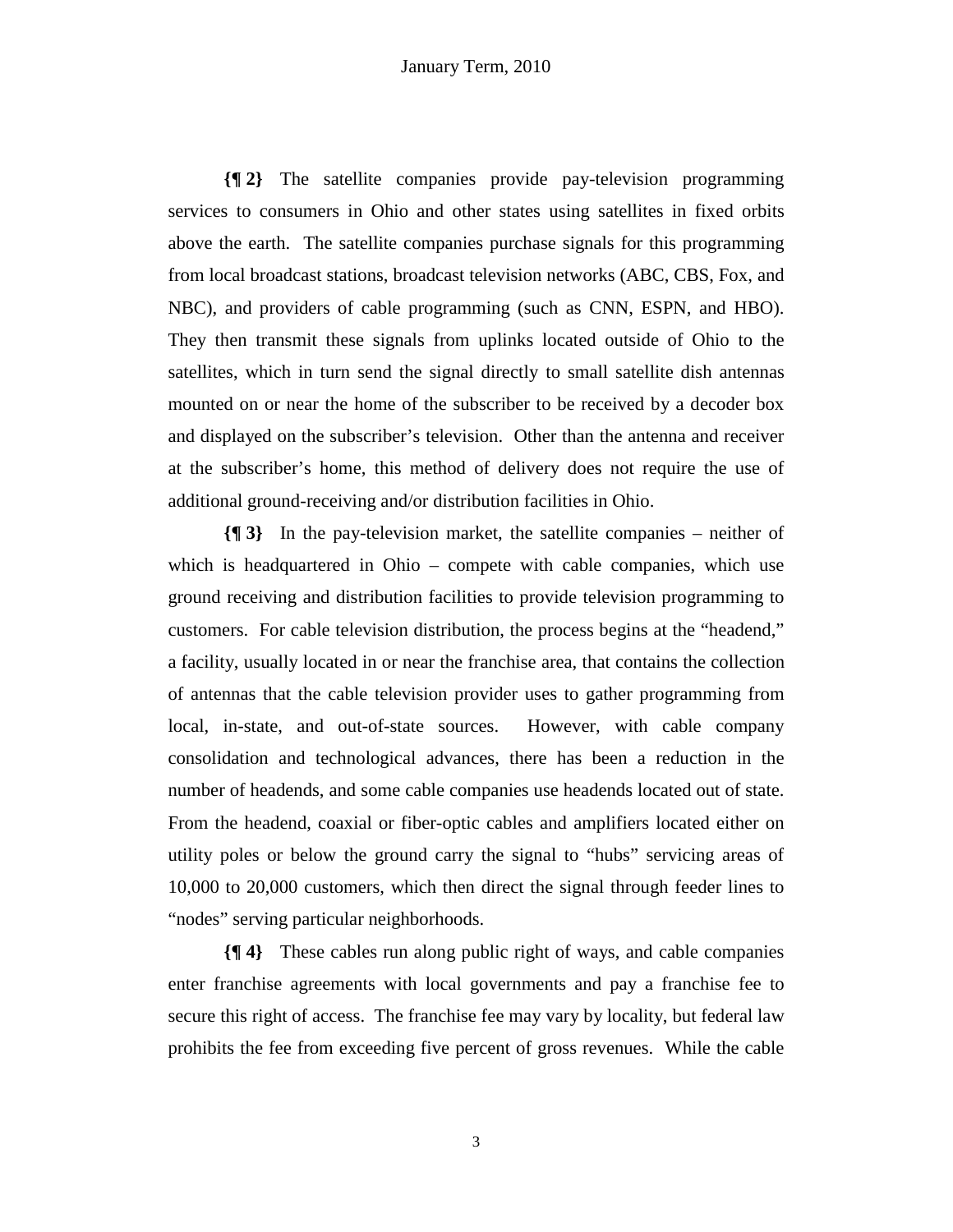companies' mode of distribution necessitates a local footprint, none of the major cable companies operating in Ohio are headquartered in Ohio, and all serve an interstate market.

# *The Sales Tax on Satellite Broadcasting Service*

**{¶ 5}** Prior to 2003, Ohio did not tax sales of cable or satellite television service. That year, however, the General Assembly considered a bill that would have taxed sales of both services equally. H.B. No. 95, as introduced in the 125th General Assembly, proposed to enact R.C. 5739.01(B)(3)(q) to define "sale" as including "transactions by which \* \* \* [c]able and satellite television service is or is to be provided." As a result, the cable and satellite television industries retained lobbyists to protect their interests, and ultimately the legislature amended the bill to enact a sales tax on "satellite broadcasting service" alone. See R.C. 5739.01(B)(3)(p) (150 Ohio Laws, Part I, 396, and Part II, 1996). The General Assembly's definition of "satellite broadcasting service" in R.C. 5739.01(XX) does not include transactions involving the distribution of pay-television programming using ground receiving or distribution equipment, and the sale of cable television programming is therefore not subject to the tax.

# **Procedural History**

**{¶ 6}** In response to this legislation, the satellite companies filed a declaratory-judgment complaint in the Franklin County Common Pleas Court seeking a declaration that the tax on sales of satellite television service but not on sales of cable television service had both the purpose and effect of favoring instate economic interests in violation of the Commerce Clause.

**{¶ 7}** The trial court entered a partial summary judgment in favor of the satellite companies, declaring the sales tax on satellite broadcasting services to be unconstitutional because "[t]he differential tax treatment of [satellite and cable television providers] is directly correlated with whether they use certain *local* ground receiving and distribution equipment. \* \* \* [T]he practical effect of the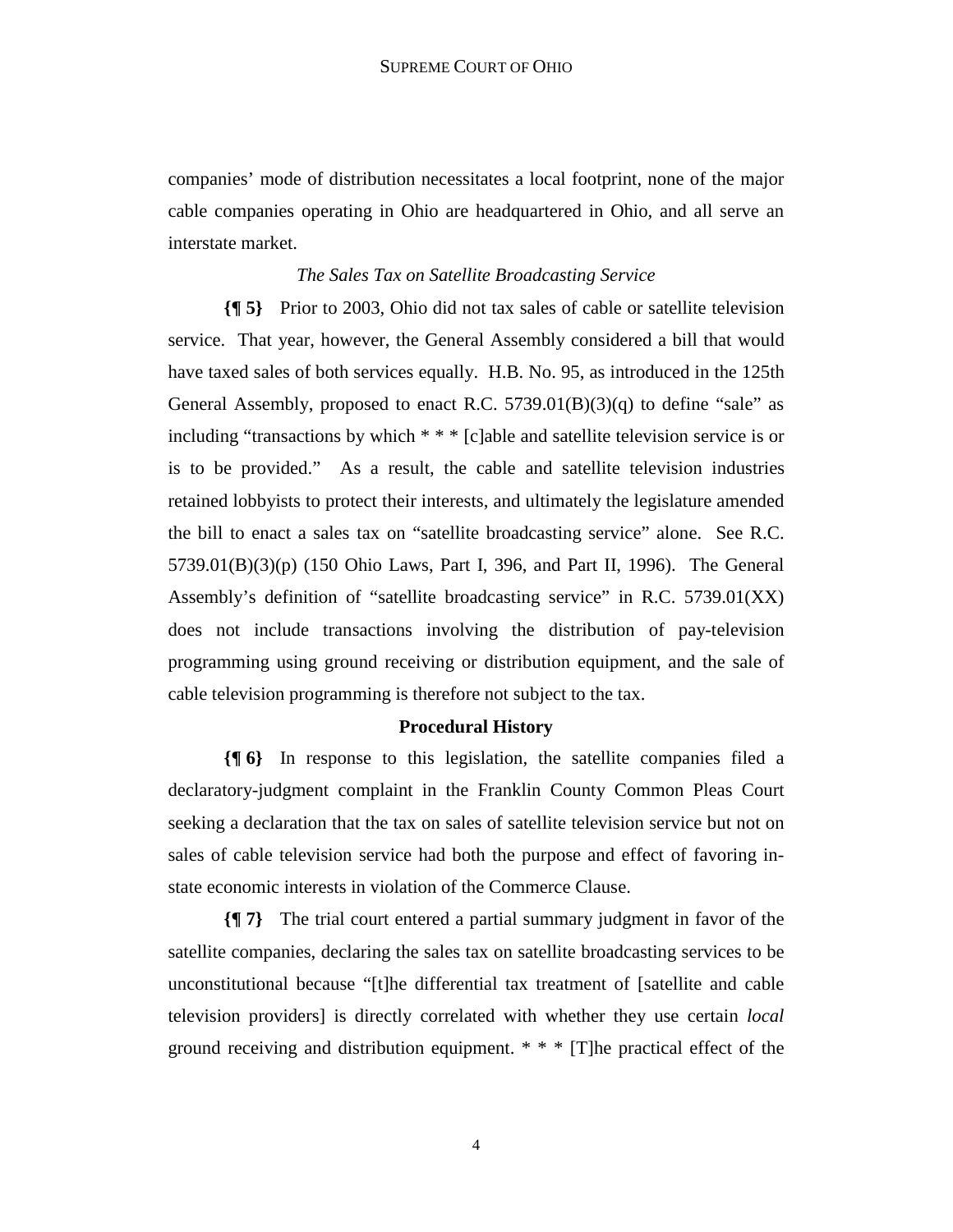differential tax treatment is to benefit in-state economic interests while burdening out-of-state economic interests, thereby discriminating against interstate commerce in violation of the Commerce Clause\* \* \*." (Emphasis sic.)

**{¶ 8}** The trial court also concluded that a genuine issue of material fact existed regarding whether the General Assembly had intentionally discriminated against interstate commerce in levying the tax, and the court denied summary judgment on that issue. However, the court rejected the satellite companies' argument that the sales tax facially discriminated against interstate commerce, a position the satellite companies have since abandoned.

**{¶ 9}** The tax commissioner appealed, and the Tenth District Court of Appeals reversed the judgment of the trial court and held that the Commerce Clause is not violated when the differential tax treatment of two categories of companies results solely from differences between the nature of their businesses, not from the location of their activities. *DIRECTV v. Levin*, 181 Ohio App.3d 92, 2009-Ohio-636, 907 N.E.2d 1242. The court explained that because both of these providers are engaged in interstate commerce, the sales tax did not discriminate against the interstate market for pay television, but merely against one interstate company competing in that market. Id. at  $\sqrt{27-28}$ . The appellate court further determined that the trial court erred in denying the tax commissioner's motion for summary judgment on the issue of whether there was purposeful discrimination and directed the trial court to enter summary judgment for the tax commissioner on all claims. Id. at ¶ 35.

**{¶ 10}** We accepted the satellite companies' discretionary appeal. *DIRECTV, Inc. v. Levin*, 122 Ohio St.3d 1454, 2009-Ohio-3131, 908 N.E.2d 945.

# *Arguments on Appeal*

**{¶ 11}** The satellite companies urge that the sales tax imposed by R.C. 5739.01(B)(3)(p) discriminates against interstate commerce in practice because the tax gives preferential treatment to "cable TV companies [that] have invested a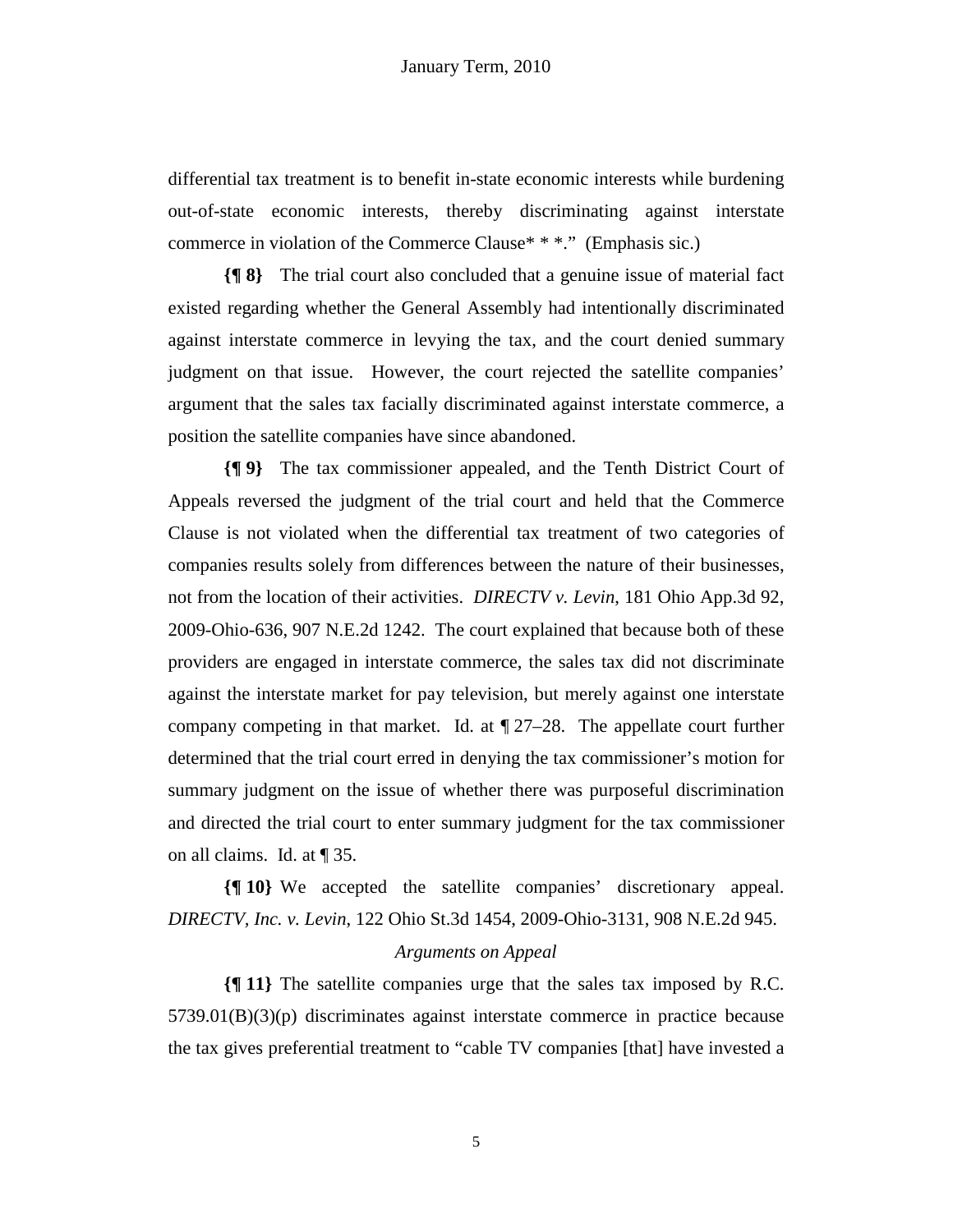fortune in building and maintaining a network of 'ground receiving or distribution equipment' – including thousands of buildings and tens of thousands of miles of cable – in Ohio," while satellite service is taxed "because its providers have devised a way to deliver the same service without installing any 'ground or receiving or distribution equipment' in Ohio." According to the satellite companies, a state may not distinguish between companies engaged in interstate commerce if the distinction turns on the extent of economic investment in the state, notwithstanding any differences in the manner in which the firms conduct business. Thus, they maintain that any discrimination in tax treatment that depends on the existence of ground receiving or distributing equipment in Ohio is unconstitutional.

**{¶ 12}** The satellite companies also assert that the court of appeals left undisturbed the trial court's conclusion that a genuine issue of material fact remains regarding whether the General Assembly intentionally discriminated against them in enacting R.C.  $5739.01(B)(3)(p)$ , and they argue that statements made by lobbyists for the cable industry to legislators regarding the statute's purpose and effect are relevant and admissible in proving discrimination against interstate commerce.

**{¶ 13}** The tax commissioner responds that the tax "simply differentiates between two forms of interstate commerce, not between a local economic activity and an out-of-state economic activity." Tax differentials, he asserts, are not "prohibited simply because the business adversely affected by the tax treatment generates less economic activity in the subject state than the business that received favorable tax treatment." The tax commissioner maintains that even if the tax technically discriminates against commerce, the sales tax may be "properly sustained as 'compensatory' or 'complementary' " to the franchise fees imposed on cable companies. Also, he contends that the satellite companies have abandoned the issue of intentional discrimination.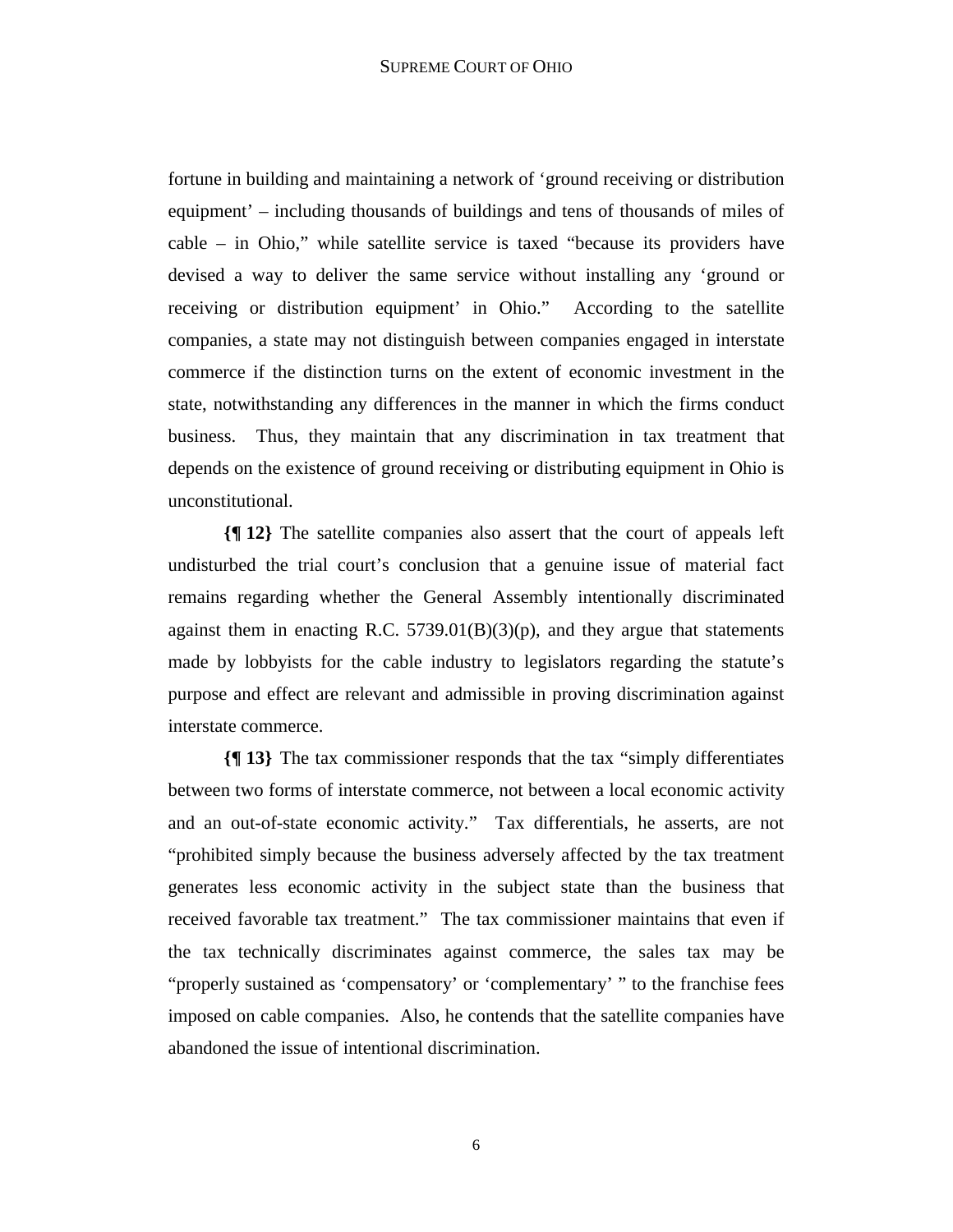**{¶ 14}** Accordingly, we are called upon to consider whether the sales tax levied by R.C.  $5739.01(B)(3)(p)$  on satellite broadcasting services but not on cable broadcasting services discriminates against interstate commerce in violation of the Commerce Clause.

# **Law and Analysis**

# *Standard of Review*

**{¶ 15}** At the outset, we note that our review of a summary judgment is de novo. *Comer v. Risko*, 106 Ohio St.3d 185, 2005-Ohio-4559, 833 N.E.2d 712, ¶ 8. "Summary judgment is appropriate if (1) no genuine issue of any material fact remains, (2) the moving party is entitled to judgment as a matter of law, and (3) it appears from the evidence that reasonable minds can come to but one conclusion, and construing the evidence most strongly in favor of the nonmoving party, that conclusion is adverse to the party against whom the motion for summary judgment is made." *State ex rel. Duncan v. Mentor City Council*, 105 Ohio St.3d 372, 2005-Ohio-2163, 826 N.E.2d 832, ¶ 9.

**{¶ 16}** In determining whether a law discriminates against interstate commerce, the United States Supreme Court has "eschewed formalism for a sensitive, case-by-case analysis of purposes and effects." *W. Lynn Creamery, Inc. v. Healy* (1994), 512 U.S. 186, 201, 114 S.Ct. 2205, 129 L.Ed.2d 157. Further, as the court explained in *Hughes v. Oklahoma* (1979), 441 U.S. 322, 336, 99 S.Ct. 1727, 60 L.Ed.2d 250, "[t]he burden to show discrimination rests on the party challenging the validity of the statute" – in this case, the satellite companies.

# *The Dormant Commerce Clause*

**{¶ 17}** The United States Constitution provides that Congress shall have the power "[t]o regulate Commerce \* \* \* among the several States." Clause 3, Section 8, Article I. However, although the terms of the Commerce Clause "do not expressly restrain 'the several States' in any way," the Supreme Court has "sensed a negative implication in the provision since the early days." *Kentucky*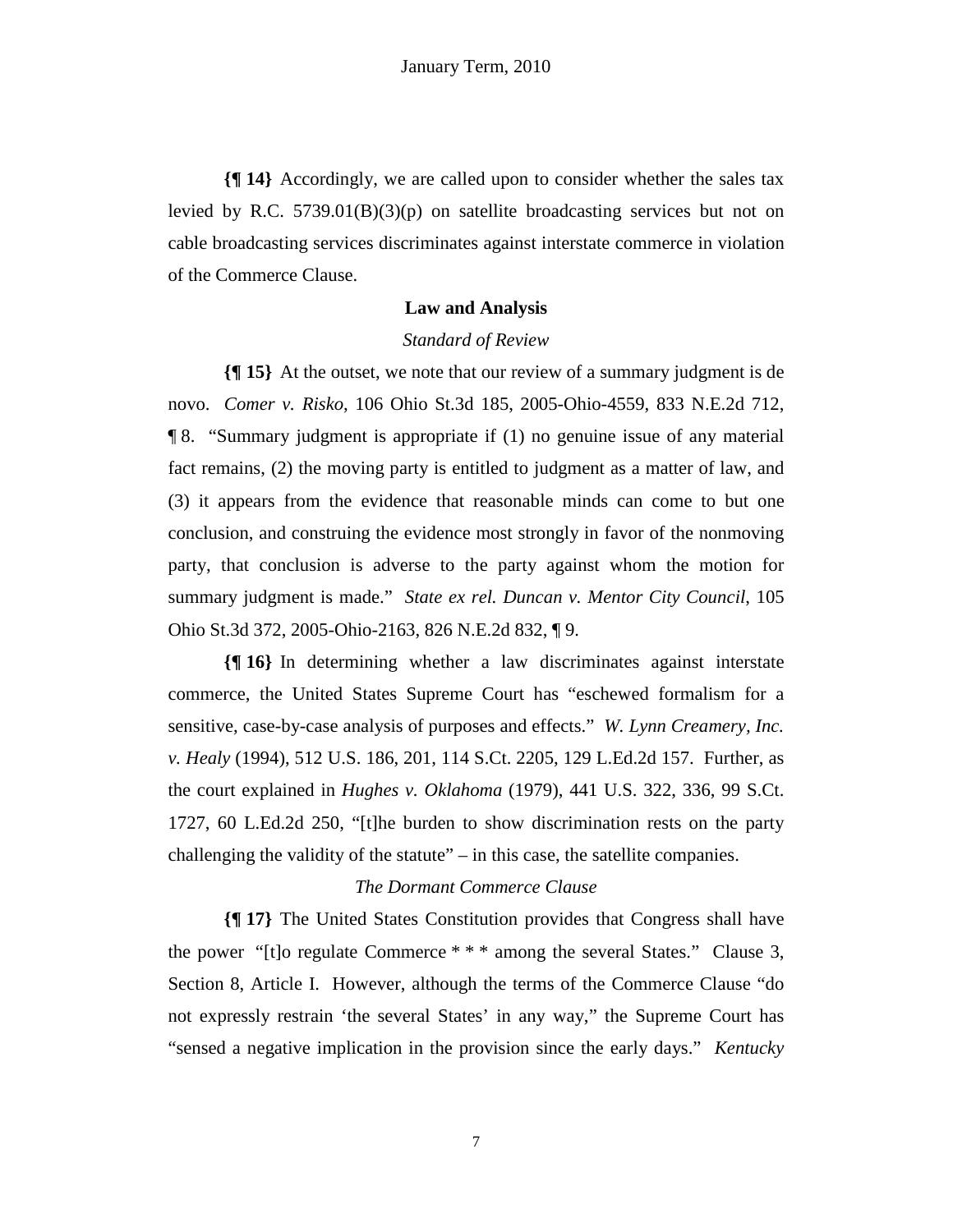*Dept. of Revenue v. Davis* (2008), 553 U.S. 328, 337, 128 S Ct. 1801, 170 L.Ed.2d 685. Thus, the court has "long interpreted the Commerce Clause as an implicit restraint on state authority." *United Haulers Assn., Inc. v. Oneida-Herkimer Solid Waste Mgt. Auth.* (2007), 550 U.S. 330, 338, 127 S.Ct. 1786, 167 L.Ed.2d 655. This concept of "negative implication" and "implicit restraint" is known as the "negative" or "dormant" Commerce Clause.

**{¶ 18}** The doctrine of the dormant Commerce Clause traces its roots back to "[t]he desire of the Forefathers to federalize regulation of foreign and interstate commerce." *H.P. Hood & Sons, Inc. v. Du Mond* (1949), 336 U.S. 525, 533, 69 S.Ct. 657, 93 L.Ed. 865. As the court explained in *Camps Newfound/Owatonna, Inc. v. Harrison* (1997), 520 U.S. 564, 571, 117 S.Ct. 1590, 137 L.Ed.2d 852, "During the first years of our history as an independent confederation, the National Government lacked the power to regulate commerce among the States. Because each State was free to adopt measures fostering its own local interests without regard to possible prejudice to nonresidents, what Justice Johnson characterized as a 'conflict of commercial regulations, destructive to the harmony of the States,' ensued." Id., quoting *Gibbons v. Ogden* (1824), 22 U.S. (9 Wheat.) 1, 224, 6 L.Ed. 23 (Johnson, J., concurring).

**{¶ 19}** Accordingly, the modern cases arising under what has become known as the dormant Commerce Clause are "driven by concern about 'economic protectionism—that is, regulatory measures designed to benefit in-state economic interests by burdening out-of-state competitors.' " *Kentucky Dept. of Revenue*, 553 U.S. at 337–338, quoting *New Energy Co. of Indiana v. Limbach* (1988), 486 U.S. 269, 273–274, 108 S.Ct. 1803, 100 L.Ed.2d 302. The dormant Commerce Clause thus enshrines the economic policy of the framers to prohibit states from erecting barriers to free trade across state borders and from enacting laws that favor local enterprises at the expense of out-of-state businesses. *Boston Stock*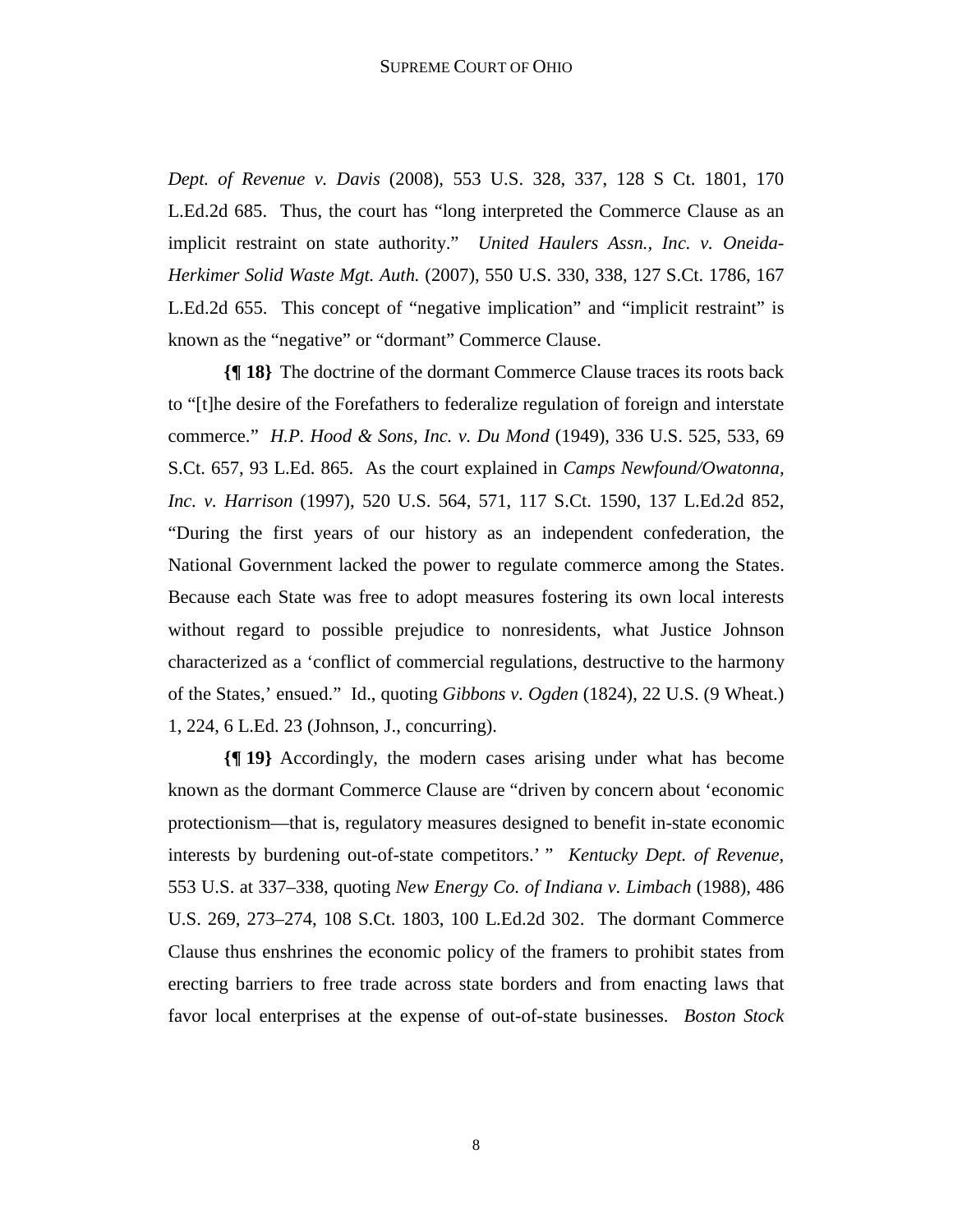*Exchange v. New York State Tax Comm.* (1977), 429 U.S. 318, 328-329, 97 S.Ct. 599, 50 L.Ed.2d 514.

**{¶ 20}** The Supreme Court has therefore recognized that "[n]o State, consistent with the Commerce Clause, may 'impose a tax which discriminates against interstate commerce \* \* \* by providing a direct commercial advantage to local business.' " (Ellipsis sic.) Id. at 329, quoting *Northwestern States Portland Cement Co. v. Minnesota* (1959), 358 U.S. 450, 458, 79 S.Ct. 357, 3 L.Ed.2d 421.

**{¶ 21}** The court has pointed out, however, that the Commerce Clause of the United States Constitution "protects the interstate market, not particular interstate firms" or "particular structure[s] or methods of operation in a retail market." *Exxon Corp. v. Gov. of Maryland* (1978), 437 U.S. 117, 127, 98 S.Ct. 2207, 57 L.Ed.2d 91. Therefore, differential tax treatment of "two categories of companies result[ing] solely from differences between the nature of their businesses, [and] not from the location of their activities," does not violate the dormant Commerce Clause. *Amerada Hess Corp. v. Dir., Div. of Taxation, New Jersey Dept. of the Treasury* (1989), 490 U.S. 66, 78, 109 S.Ct. 1617, 104 L.Ed.2d 58.

**{¶ 22}** Relying on the decisions of the United States Supreme Court in *Exxon* and *Amerada Hess*, every state and federal court considering Commerce Clause challenges brought by the satellite industry arguing against state tax measures as favoring the cable industry has held that these taxes do not violate the dormant Commerce Clause because they do not discriminate against interstate commerce.

**{¶ 23}** In *DIRECTV, Inc. v. Treesh* (E.D.Ky.2006), 469 F.Supp.2d 425, the court considered a Kentucky tax statute that imposed a sales tax on both satellite and cable services, but prohibited local governments from imposing franchise fees on cable companies while allowing cable companies a tax credit for the amount of any such fee imposed. The satellite companies claimed that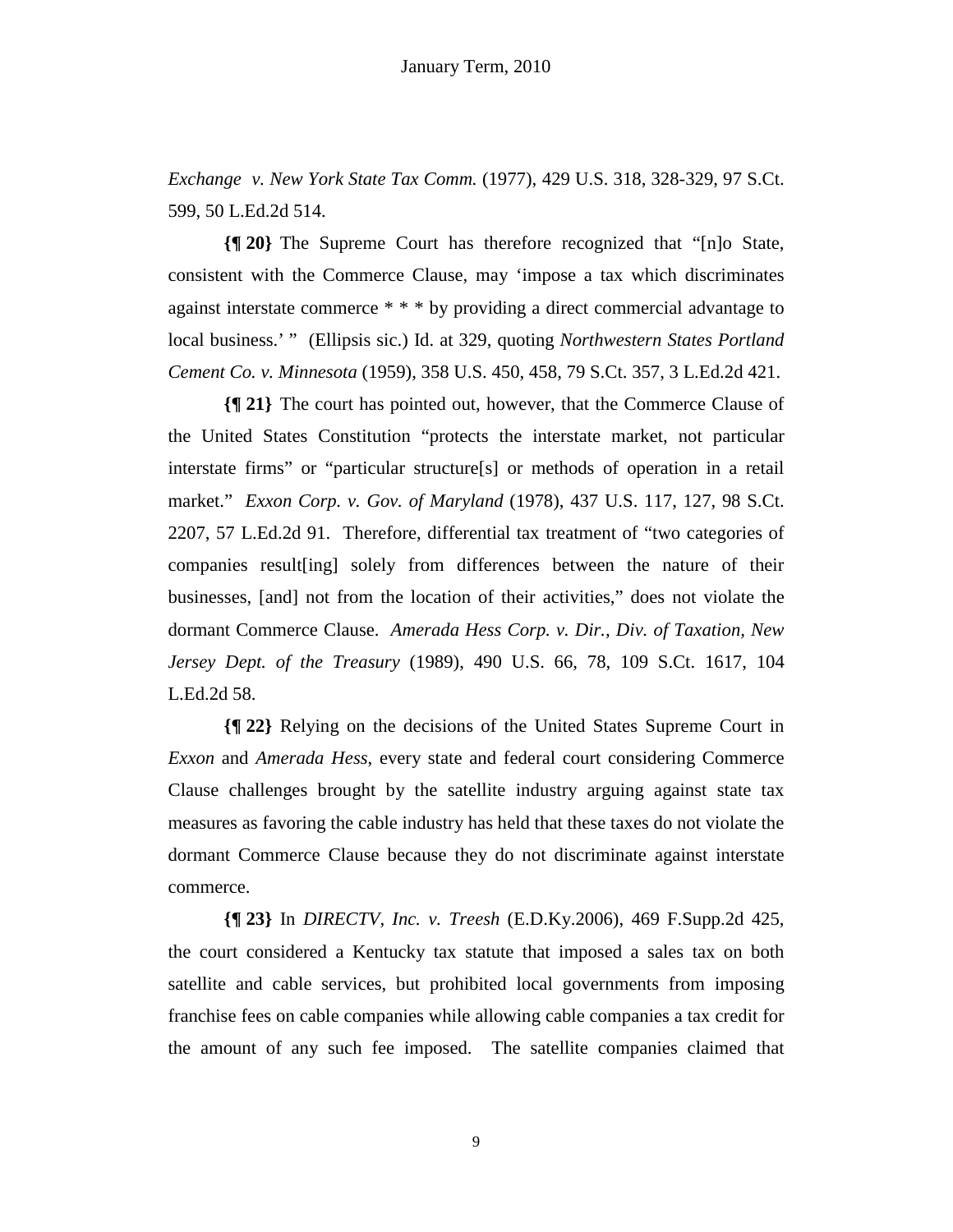allowing cable companies free access to public right-of-ways to install infrastructure within the state of Kentucky gave them a tax advantage not shared with satellite companies, whose service is provided through satellites located outside the state of Kentucky.

**{¶ 24}** The district court dismissed the complaint, finding that the tax did not distinguish between in-state and out-of-state economic interests and had neither discriminatory purpose nor effect. The court noted that the cable companies could not be characterized as in-state interests and that "[t]he different effects of Kentucky's new tax provisions on Satellite Companies and Cable Companies are owed not to the geographic location of the companies, but to their different delivery mechanisms," explaining that the tax statute had the same effect regardless of whether the satellite or cable companies located their operations inside or outside the state. Id. at 437-438.

**{¶ 25}** The Sixth Circuit Court of Appeals affirmed and noted: "While *a* purpose of the [Kentucky tax statute] might have been to aid the cable industry rather than the satellite industry because the former has a larger in-state presence than the latter, there were clearly *many other* purposes including assessing some tax against a satellite industry that is rapidly growing  $* * *$ ." (Emphasis sic.) *DIRECTV v. Treesh* (C.A.6., 2007), 487 F.3d 471, 480.

**{¶ 26}** The court went on to recognize that (1) cable and satellite companies provide consumers with two distinct goods, "consisting of two very different means of delivering broadcasts," id. at 480, (2) "the dormant Commerce Clause is intended to protect interstate commerce, and not particular firms engaged in interstate commerce, or the modes of operation used by those firms," id. at 481, and (3) "differential tax treatment of 'two categories of companies result[ing] solely from differences between the nature of their businesses, [and] not from the location of their activities' does not violate the dormant Commerce Clause." Id., quoting *Amerada Hess*, 490 U.S. at 78. The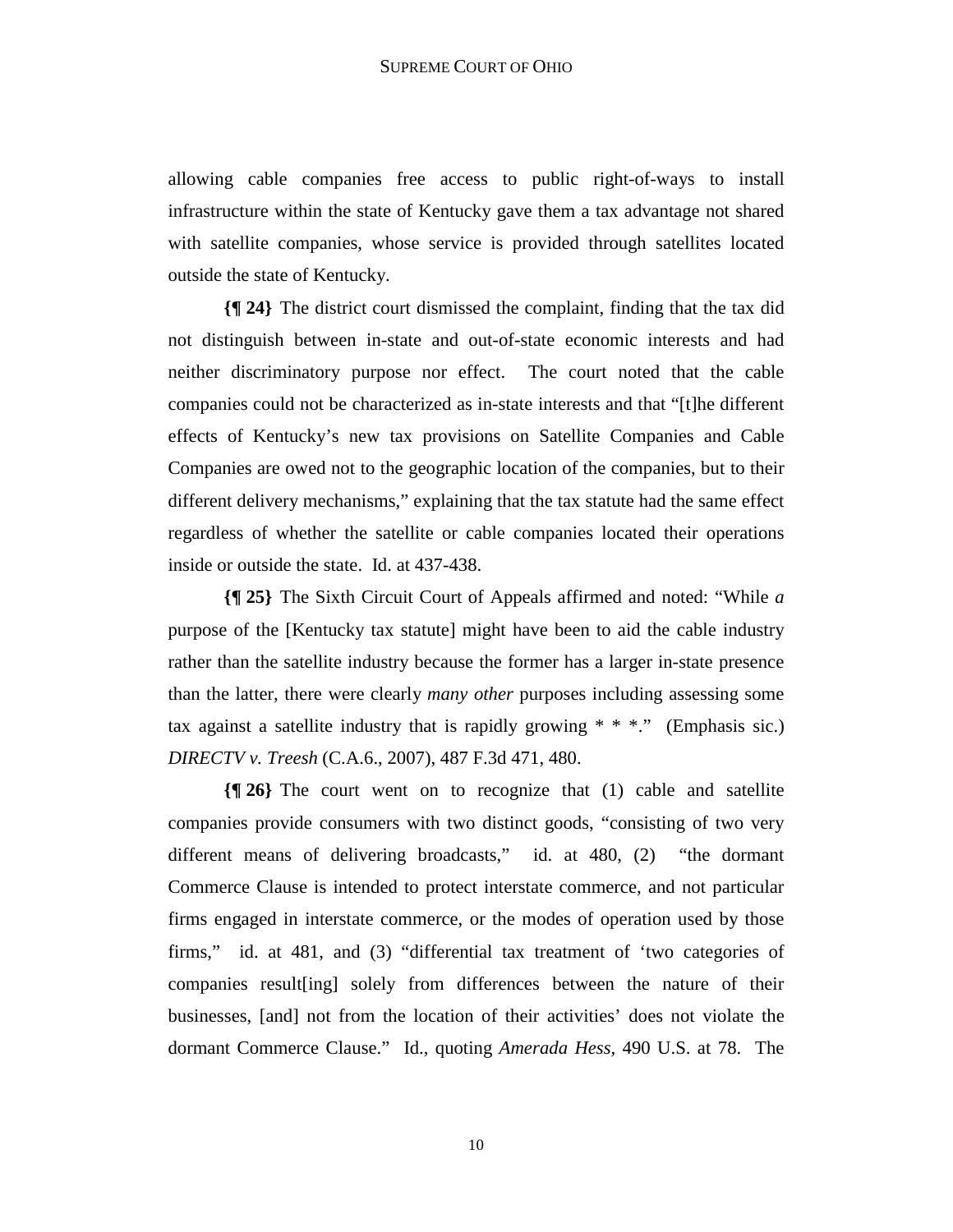Sixth Circuit emphasized that "applying the dormant Commerce Clause in cases that do not present the equivalent of a protective tariff"  $-$  i.e., where the tax does not draw geographic lines, favor local products, or promote local companies would "dramatically increase the clause's scope." 487 F.3d at 481. The Supreme Court of the United States denied a writ of certiorari. See *DIRECTV, Inc. v. Treesh* (2008), 552 U.S. 1311, 128 S.Ct. 1876, 170 L.Ed.2d 746.

**{¶ 27}** In addition, the satellite companies challenged a North Carolina statute that imposed a sales tax on "direct-to-home satellite service" but not on cable television service. The North Carolina Court of Appeals rejected the Commerce Clause challenge, explaining that the tax "does not make any geographical distinctions, but merely describes one method of providing television programming services to North Carolina subscribers." *DIRECTV, Inc. v. State* (2006), 178 N.C.App. 659, 663, 632 S.E.2d 543. Moreover, the tax "does not discriminate against [the satellite companies] in favor of a local industry [because] cable companies are no more 'local' in nature than are satellite companies." Id. at 664. See also *DIRECTV, Inc. v. Tolson* (E.D.N.C.2007), 498 F.Supp.2d 784, 800, affirmed (C.A.4, 2008), 513 F.3d 119 (dismissing the satellite companies' complaint on other grounds, but explaining that the amended North Carolina statute imposing an equal tax on satellite and cable companies while revoking authority of local government to impose franchise fees does not violate the Commerce Clause).

# *The Ohio Sales Tax*

**{¶ 28}** R.C. 5739.02 imposes a tax "on each retail sale made in this state." R.C. 5739.01(B)(3)(p) defines "sale" to include "transactions for a consideration in any manner" by which "satellite broadcasting service is or is to be provided." R.C. 5739.01(XX) further defines "satellite broadcasting service" to mean "the distribution or broadcasting of programming or services by satellite directly to the subscriber's receiving equipment *without the use of ground receiving or*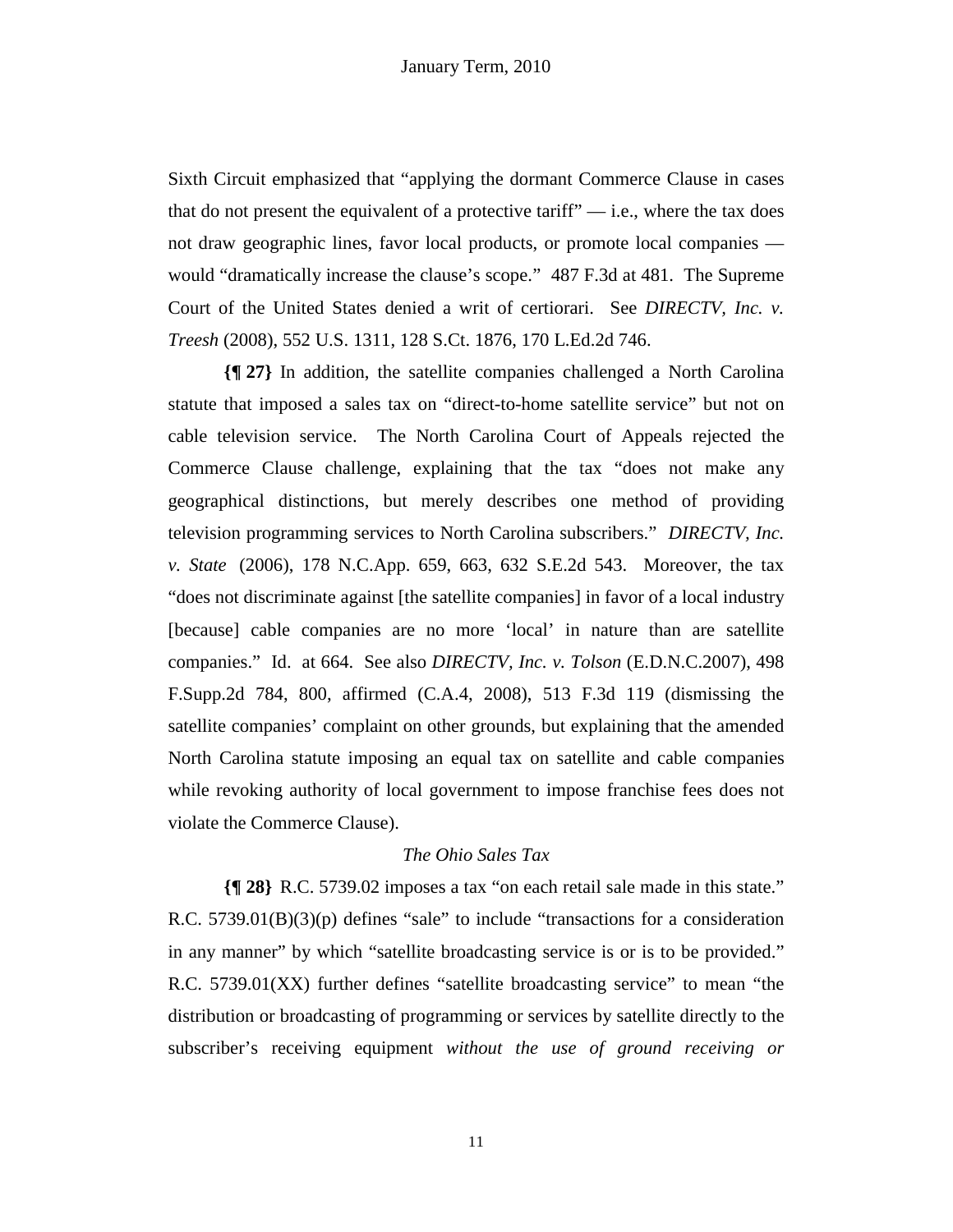*distribution equipment*, except the subscriber's receiving equipment or equipment used in the uplink process to the satellite." (Emphasis added.) As the parties agree, the phrase "without the use of ground receiving or distribution equipment" clarifies that sales of cable broadcasting services are not subject to the tax.

**{¶ 29}** In reviewing the application of this statute to the facts here, we conclude that the sales tax imposed on satellite broadcasting services but not cable broadcasting services does not violate the Commerce Clause of the United States Constitution. The statute's application depends on the technological mode of operation, not geographic location, and while it distinguishes between different types of interstate firms, it does not favor in-state interests at the expense of outof-state enterprises. See *DIRECTV*, 487 F.3d at 480-481; *DIRECTV*, 469 F.Supp.2d at 437-438; *DIRECTV*, 498 F.Supp.2d at 800; *DIRECTV*, 178 N.C.App. at 663.

**{¶ 30}** Here, the tax applies to a transaction involving pay-television services depending only on the technological mode of distribution of those services. The General Assembly used the phrase "ground receiving or distribution equipment" in R.C.  $5739.01(XX)$  to track the definition of "direct-tohome satellite service" set forth in the notes to Section 152, Title 47, U.S.Code, which authorize states to tax satellite-television service. See Pub.L. No. 104-104, Title VI, Section 602(b)(1), 110 Stat. 144 (1996). The General Assembly defined "satellite broadcasting service" to correspond with this federal authorization and to identify the taxable transaction by the method of distributing pay-television services, not to protect companies that have invested in a ground distribution system or to encourage investment in such a system.

**{¶ 31}** Application of the sales tax does not depend on the geographic location of the programming provider. Rather, the sale of satellite broadcasting services is subject to tax regardless of whether the provider is an in-state or outof-state business and without consideration of the amount of local economic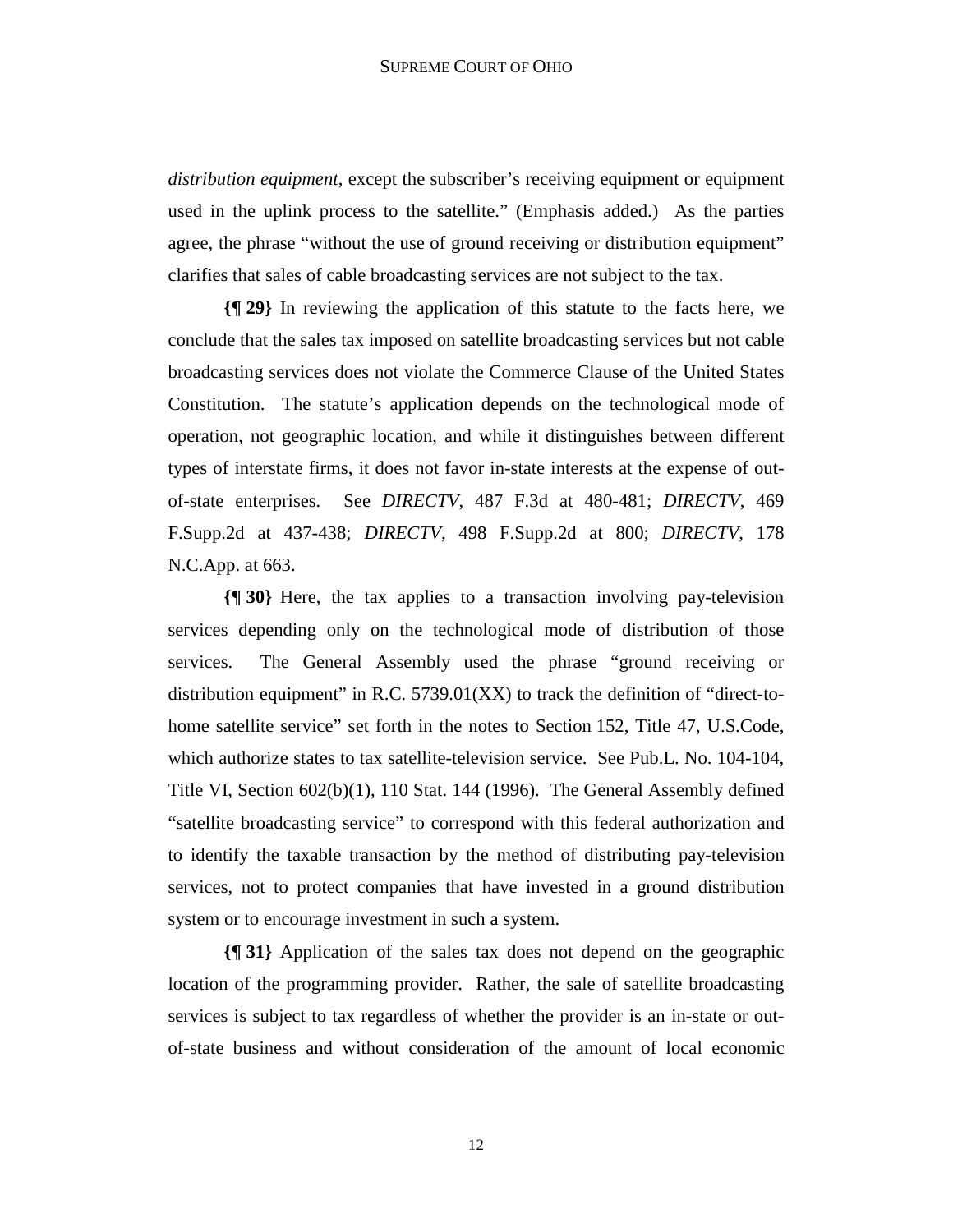activity or investment in facilities that the satellite companies bring to Ohio. A satellite company that is headquartered in Ohio, builds its uplink in Ohio, employs only Ohio residents, and provides programming only to Ohio customers is equally responsible for collecting the tax as any out-of-state company providing the same services using the same mode of distribution.

**{¶ 32}** Conversely, the cable industry is not a local interest benefited at the expense of out-of-state competitors. Like the satellite companies, the major cable providers are interstate companies selling an interstate product to an interstate market. Both the satellite and cable industries serve customers in Ohio, own property in Ohio, and employ residents of Ohio, but no major pay-television provider is headquartered in Ohio or could otherwise be considered more local than any other. Thus, the sales tax does not reflect "differential treatment of instate and out-of-state economic interests that benefits the former and burdens the latter." *Oregon Waste Sys., Inc. v. Oregon Dept. of Environmental Quality*  (1994), 511 U.S. 93, 99, 114 S.Ct. 1345, 128 L.Ed.2d 13. Rather, the tax regulates among these interests even-handedly based on the technological mode of operation.

**{¶ 33}** The cases on which the satellite companies rely are distinguishable. In *Granholm v. Heald* (2005), 544 U.S. 460, 125 S.Ct. 1885, 161 L.Ed.2d 796, the states of Michigan and New York imposed regulations allowing in-state, but not out-of-state, wineries to make direct sales to customers, while in *Bacchus Imports, Ltd. v. Dias* (1984), 468 U.S. 263, 104 S.Ct. 3049, 82 L.Ed.2d 200, the state of Hawaii excepted certain alcoholic beverages using locally produced ingredients from the state liquor tax. In *Armco Inc. v. Hardesty* (1984), 467 U.S. 638, 104 S.Ct. 2620, 81 L.Ed.2d 540, the state of West Virginia imposed a wholesale tax on goods manufactured out-of-state but not on goods made in state, and in *Westinghouse Elec. Corp. v. Tully* (1984), 466 U.S. 388, 390, 104 S.Ct. 1856, 80 L.Ed.2d 388, the state of New York gave a tax credit only to those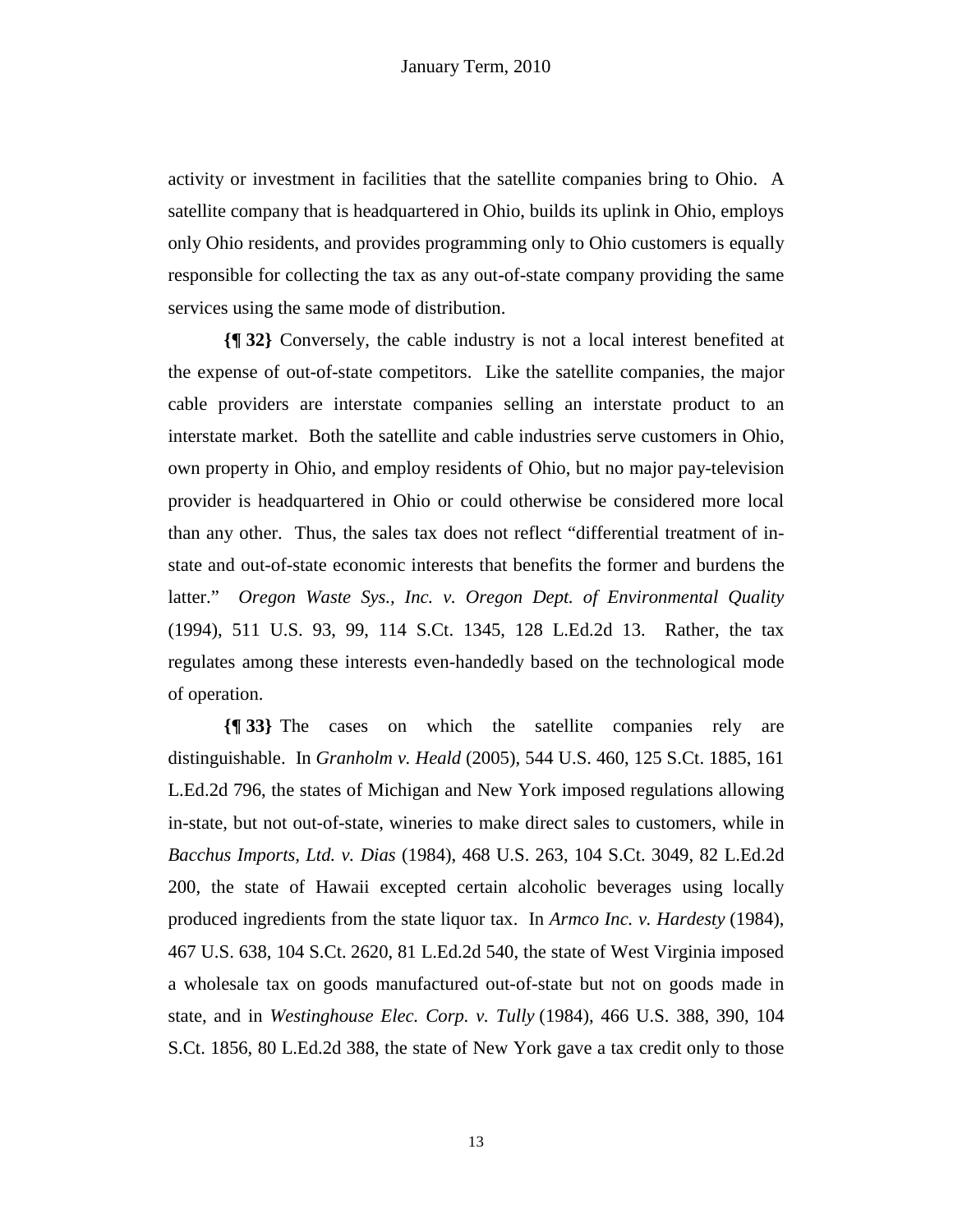corporations whose subsidiaries exported goods from New York. And in *Boston Stock Exchange*, 429 U.S. at 328-329, the state imposed a greater tax liability on out-of-state transactions than on in-state transactions.

**{¶ 34}** In those cases, the respective states acted to protect local interests at the expense of out-of-state competitors. In sharp contrast, the Ohio tax does not protect local industries or treat in-state companies any differently from out-ofstate companies, nor does it provide a tax incentive for companies to move operations or direct business to Ohio.

**{¶ 35}** Therefore, we concur with those courts that have considered the merits of the satellite companies' dormant Commerce Clause claims and conclude that the Ohio sales tax on satellite broadcasting services does not discriminate against interstate commerce in violation of the Commerce Clause of the United States Constitution.

#### *The Admissibility of Lobbyist Statements*

**{¶ 36}** The satellite companies assert that statements made by lobbyists for the cable industry are admissible to prove both the practical effect of the sale tax and the intent of the General Assembly in enacting it. We need not reach the merits of this claim.

**{¶ 37}** Assuming for purposes of this argument that the statements would be admissible to prove the discriminatory effect of the sales tax, these statements would not affect our conclusion that the sales tax does not discriminate against commerce in practical effect.

**{¶ 38}** And to the extent that the satellite companies rely on the lobbyist statements to show that the General Assembly passed the sales tax with a discriminatory intent, we are unable to reach that issue because the satellite companies failed to preserve their intentional-discrimination claim for our review. Here, the court of appeals reversed the trial court's decision to deny summary judgment in favor of the tax commissioner on the claim that the state purposefully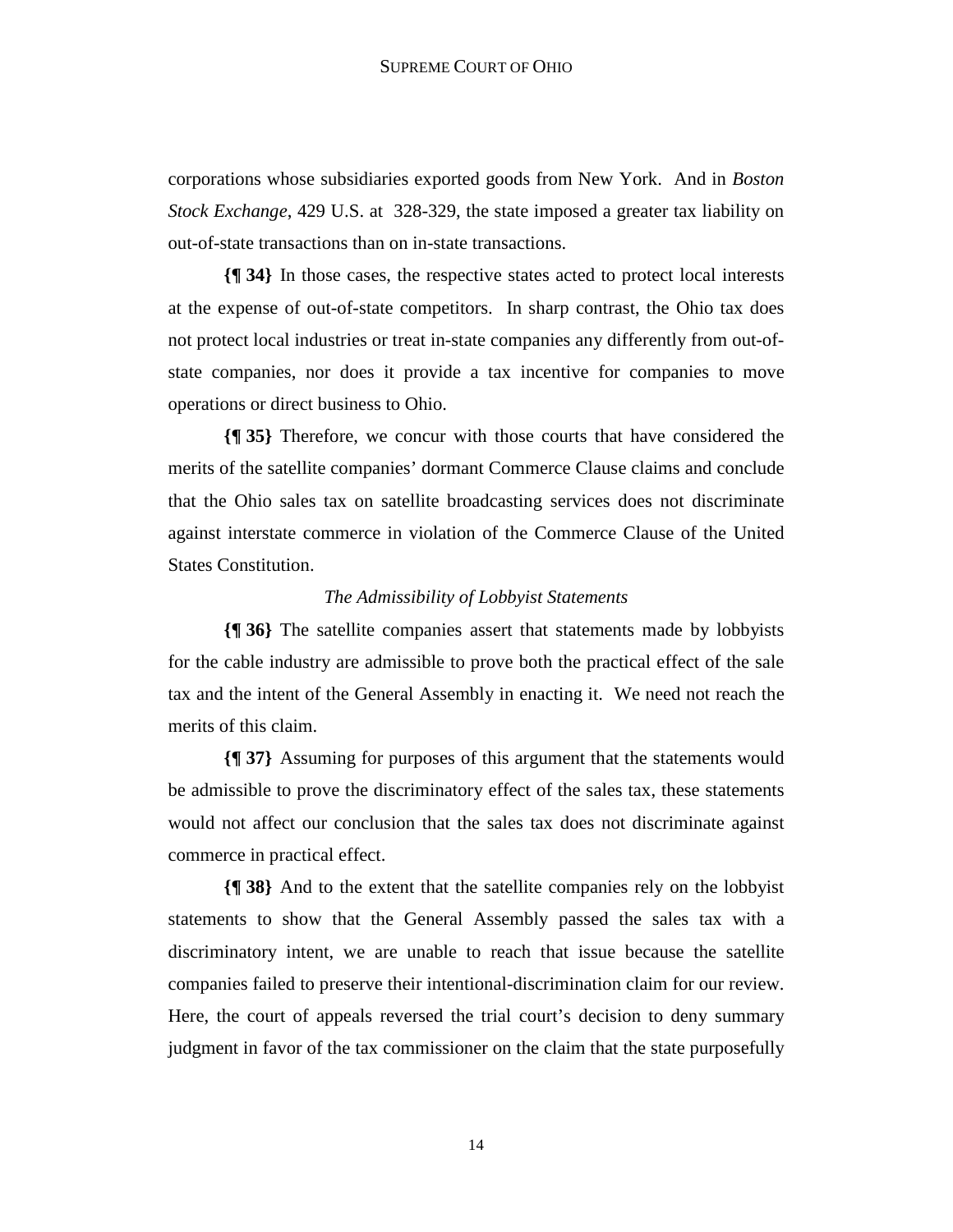discriminated against interstate commerce, ordering "the trial court to enter summary judgment for defendant-appellant Richard A. Levin, Tax Commissioner of Ohio" and ending this litigation subject only to appeal. *DIRECTV*, 181 Ohio App.3d 92, 2009-Ohio-636, 907 N.E.2d 1242, ¶ 6, 29, and 35.

**{¶ 39}** However, in their memorandum in support of jurisdiction in this court, the satellite companies did not argue that the court of appeals erred by ordering summary judgment for the tax commissioner on this issue. They sought review only of the evidentiary issue regarding whether evidence of lobbyist statements is relevant and admissible. Not only did the satellite companies fail to attack the order directing summary judgment against them in their initial brief filed here, but also they asserted that the appellate court had not actually ruled against them on this point.

**{¶ 40}** By failing to challenge the decision granting summary judgment in favor of the tax commissioner on the intentional-discrimination claim in either their memorandum in support of jurisdiction or their initial brief, the satellite companies failed to preserve that claim for review. See, e.g., *Estate of Ridley v. Hamilton Cty. Bd. of Mental Retardation & Dev. Disabilities*, 102 Ohio St.3d 230, 2004-Ohio-2629, 809 N.E.2d 2, ¶ 18 (declining to consider issues not set forth in the appellant's memorandum in support of jurisdiction); *Utility Serv. Partners, Inc. v. Pub. Util. Comm.*, 124 Ohio St.3d 284, 2009-Ohio-6764, 921 N.E.2d 1038, ¶ 54 (explaining that the appellant "failed to preserve" an argument "raised for the first time on reply"). Accordingly, we decline to address this issue.

#### **Conclusion**

**{¶ 41}** Differential tax treatment of two categories of companies resulting solely from differences between the nature of their businesses, not from the location of their activities, does not violate the Commerce Clause of the United States Constitution. The Ohio General Assembly imposed a sales tax that makes no distinction between local and interstate commerce, but rather distinguishes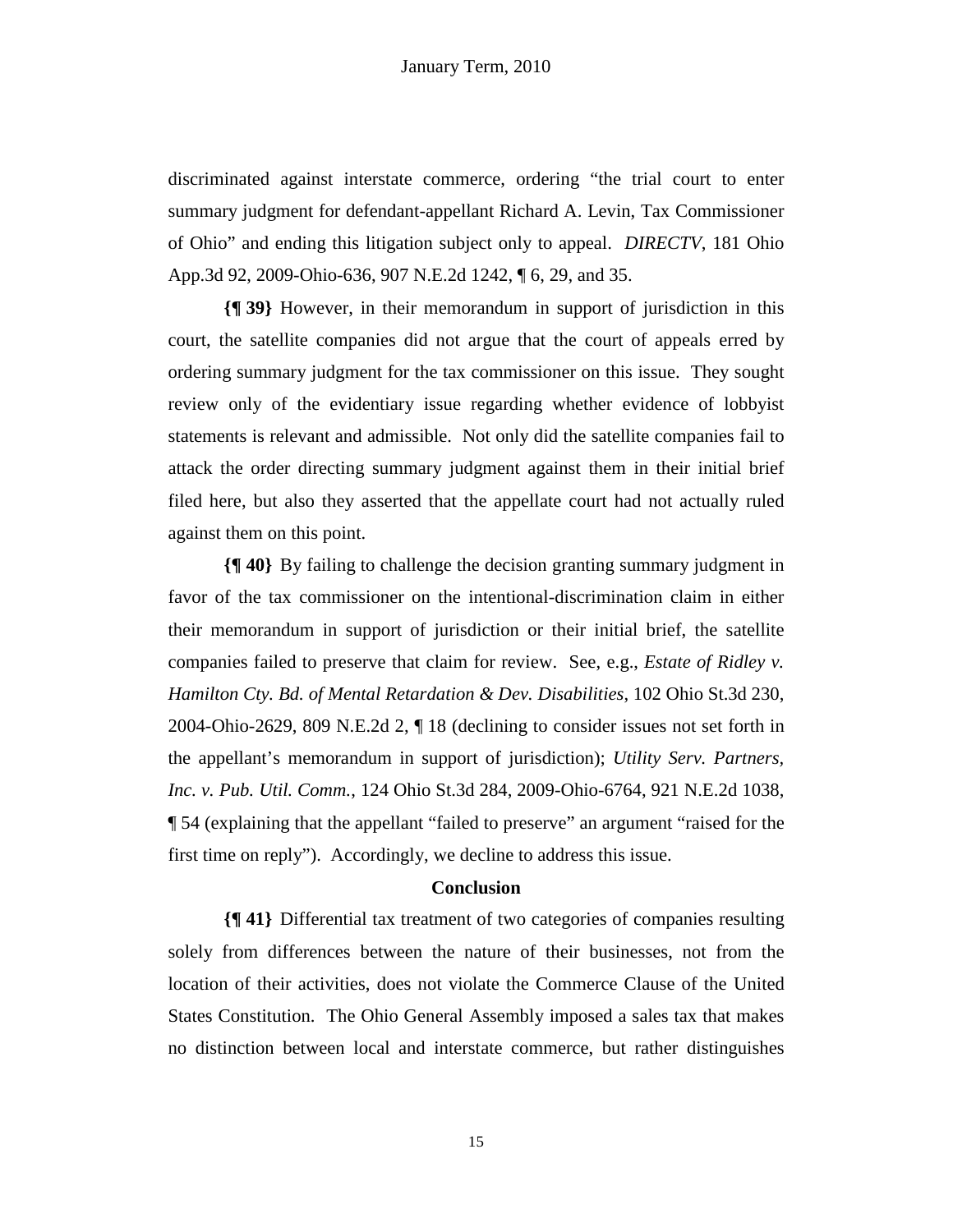based only on the mode of distributing television programming. For these reasons, the judgment of the court of appeals is affirmed.

Judgment affirmed.

LUNDBERG STRATTON, O'CONNOR, LANZINGER, and CUPP, JJ., concur. BROWN, C.J., and PFEIFER, J., dissent.

\_\_\_\_\_\_\_\_\_\_\_\_\_\_\_\_\_\_

# **BROWN, C.J., dissenting.**

**{¶ 42}** Cable companies and satellite companies sell the same thing: paytelevision service. But in Ohio they are not taxed the same. Satellite companies must collect the 5 1/2 percent sales tax; cable companies do not.

**{¶ 43}** Why the difference? When the tax bill was introduced, it imposed an equal tax regardless of seller. Cable-television lobbyists stepped in and drew the legislature's attention to certain economic realities: the cable industry directly employs exponentially more Ohioans (6,000) than the satellite industries (a "nominal" number) and pays exponentially more taxes (over \$100 million annually) than satellite ("nominal" amounts). According to the cable industry, "the proposed sales tax on cable service penalizes the cable industry for our deep roots in this state and rewards a competing out-of-state industry who profits from Ohioans." That "out-of-state industry" is the satellite industry, which "[p]rovides Ohioans with very few job opportunities," "[d]oesn't pay an appreciable tax of any kind anywhere in Ohio," and "[p]rovides little support to local communities."

**{¶ 44}** What the cable companies could see, the majority cannot: it is in Ohio's economic interest to support the cable industry's jobs and investment, and relieving the cable industry of the sales tax benefits that interest. I am all in favor of promoting employment and investment in this state, but as I read the law, this particular road is not open to us.

# **States May Not Impose Discriminatory Taxes to Favor Local Jobs and Investment**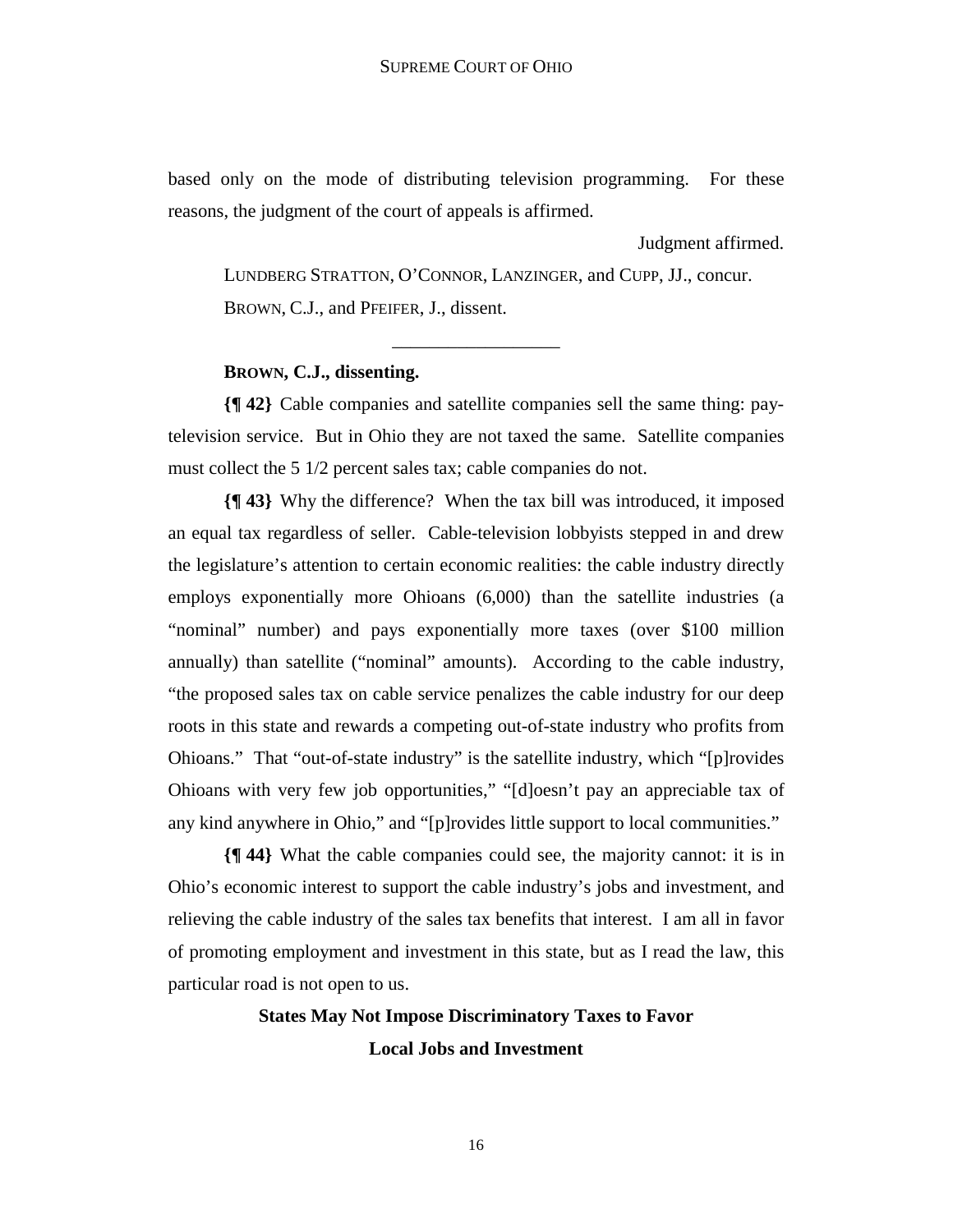**{¶ 45}** The black-letter rule is clear. The Commerce Clause forbids states to discriminate against interstate commerce, and discrimination " 'simply means differential treatment of in-state and out-of-state economic interests that benefits the former and burdens the latter.' " *United Haulers Assn., Inc. v. Oneida-Herkimer Solid Waste Mgt. Auth.* (2007), 550 U.S. 330, 342, 127 S.Ct. 1786, 167 L.Ed.2d 655, quoting *Oregon Waste Sys., Inc. v. Dept. of Environmental Quality*  (1994), 511 U.S. 93, 99, 114 S.Ct. 1345, 128 L.Ed.2d 13.

**{¶ 46}** States have an economic interest not only in "mom and pop" businesses, but in all forms of local investment. So it ignores economic reality to focus narrowly on the location of ownership or headquarters. While local ownership and headquarters *might* benefit the local economy, the amount of benefit depends on jobs and revenue. And a business need not be locally owned or headquartered to benefit the local economy. For instance, one fairly suspects that the city of Marysville, if forced to choose, would take the Honda plant over any homegrown business, and perhaps any dozen.

**{¶ 47}** This is common sense, and numerous cases confirm it. Local investment, not simply locally headquartered businesses, may not be promoted through discriminatory taxation. See, e.g., *C & A Carbone, Inc. v. Clarkstown*  (1994), 511 U.S. 383, 392, 114 S.Ct. 1677, 128 L.Ed.2d 399 ("Discrimination against interstate commerce in favor of local business *or* investment is *per se* invalid \* \* \*" (emphasis added)); *Lewis v. BT Invest. Managers, Inc.* (1980), 447 U.S. 27, 42, 100 S.Ct. 2009, 64 L.Ed.2d 702 (prohibited "local favoritism or protectionism" includes discrimination among businesses according to the extent of their contacts with the local economy or based on the extent of local operations); *Fulton Corp. v. Faulkner* (1996), 516 U.S. 325, 344, 116 S.Ct. 848, 133 L.Ed.2d 796 ("States may not impose discriminatory taxes on interstate commerce in the hopes of encouraging firms to do business within the State").

17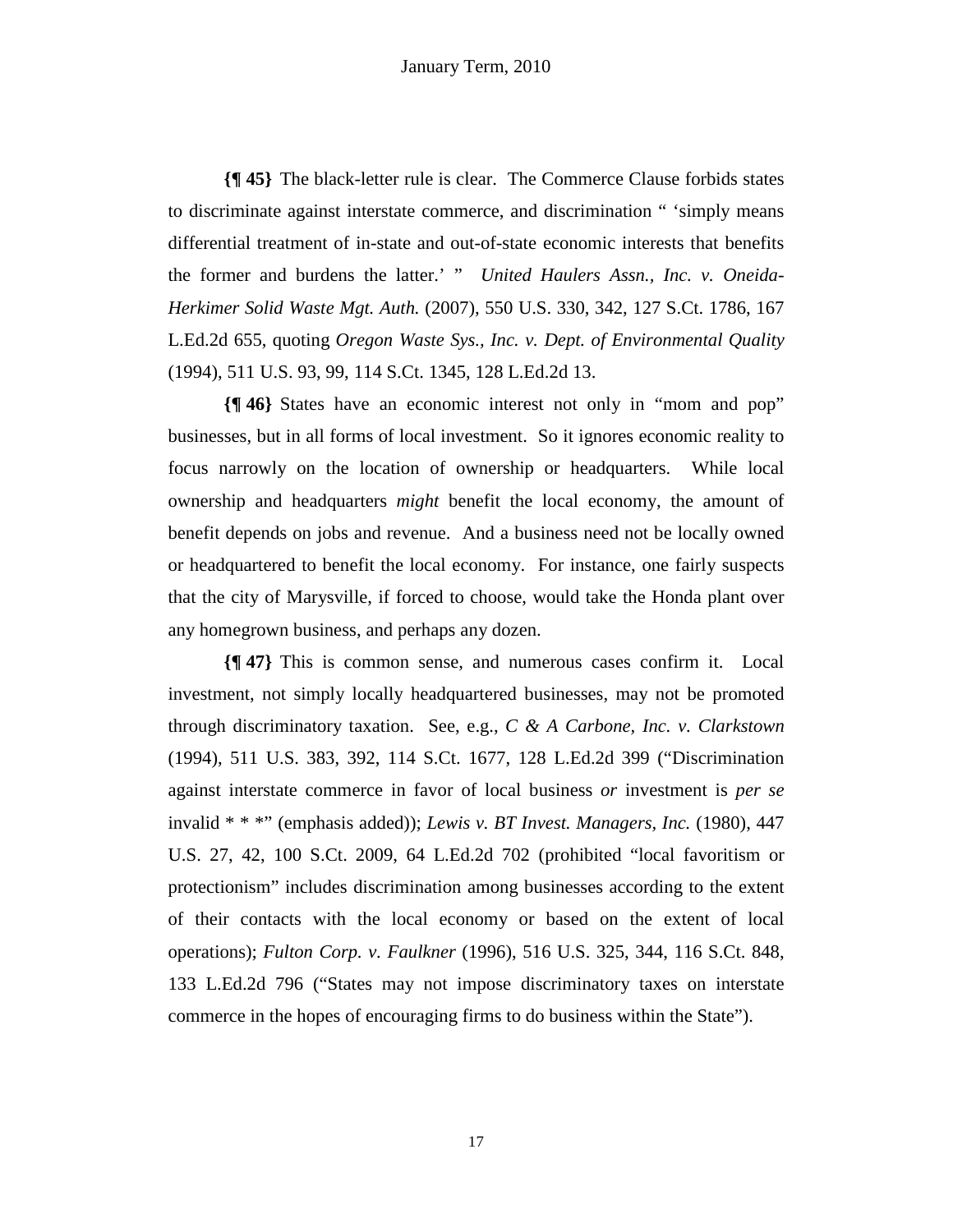#### SUPREME COURT OF OHIO

**{¶ 48}** Local investment, of course, includes the creation or preservation of local jobs. The Supreme Court has accordingly found "parochial legislation" to be constitutionally invalid when "the ultimate aim" of the legislation was "to create jobs by keeping industry within the State." *Philadelphia v. New Jersey* (1978), 437 U.S. 617, 627, 98 S.Ct. 2531, 57 L.Ed.2d 475; see also *Baldwin v. G.A.F. Seelig, Inc.* (1935), 294 U.S. 511, 527, 55 S.Ct. 497, 79 L.Ed. 1032 (the power to tax may not be used to establish "an economic barrier against competition with the products of another state or the labor of its residents"); *South-Central Timber Dev., Inc. v. Wunnicke* (1984), 467 U.S. 82, 100, 104 S.Ct. 2237, 81 L.Ed.2d 71 ("the Commerce Clause forbids a State to require work to be done within the State for the purpose of promoting employment").

**{¶ 49}** Lower federal courts have recognized the same point. See, e.g., *Pelican Chapter, Associated Builders & Contrs., Inc. v. Edwards* (C.A.5, 1997), 128 F.3d 910, 918 ("patent economic protectionism" includes "[r]educing unemployment by discouraging the use of out-of-state labor"); *Louisiana Dairy Stabilization Bd. v. Dairy Fresh Corp.* (C.A.5, 1980), 631 F.2d 67, 70 (the Commerce Clause prevents a state from burdening interstate commerce for the purpose of "preventing local economic disruption"); *Mapco, Inc. v. Grunder* (N.D.Ohio 1979), 470 F.Supp. 401, 412 (Commerce Clause is violated by a differential tax on high- and low-sulfur coal that is intended to "protect and favor the Ohio high-sulfur coal industry (both workers and management)" and prevent "the likely loss of jobs of Ohio coal miners").

**{¶ 50}** Under these principles, the sales tax is unconstitutional. It treats sellers of the same service differently. That's discrimination. It favors the sellers who invest locally and burdens the sellers who do not. That's favoritism of instate over out-of-state economic interests. Together, these features place the sales tax well within the prohibition of the dormant Commerce Clause.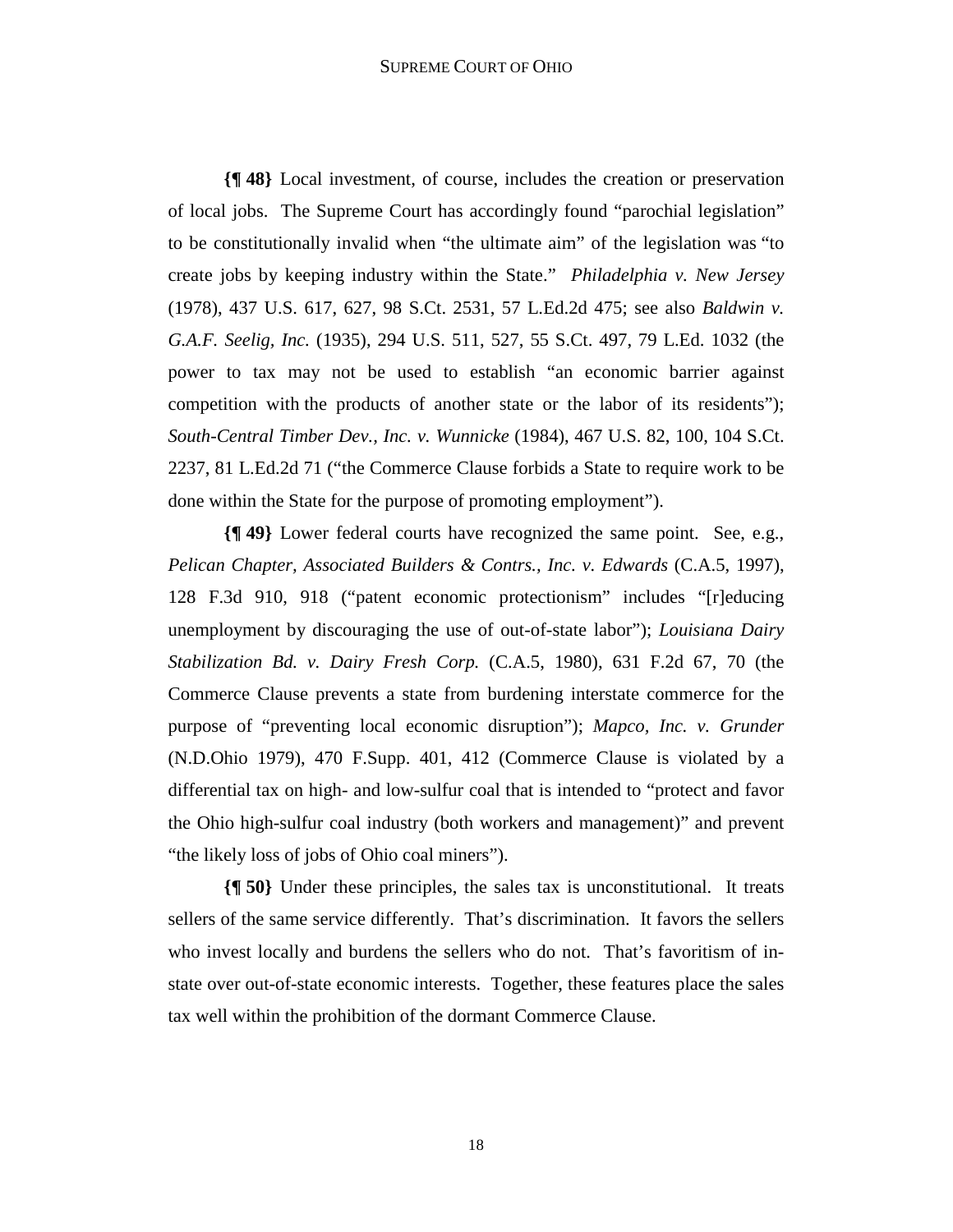# **The Sixth Circuit Decision in** *DIRECTV v. Treesh* **Does Not Resolve This Case**

**{¶ 51}** The majority follows the Sixth Circuit's statement in *DIRECTV, Inc. v. Treesh* (C.A.6, 2007), 487 F.3d 471, 481, that "the dormant Commerce Clause is intended to protect interstate commerce, and not particular firms engaged in interstate commerce, or the modes of operation used by those firms." *Treesh* derived this rule from a pair of Supreme Court decisions, *Exxon Corp. v. Gov. of Maryland* (1978), 437 U.S. 117, 127, 98 S.Ct. 2207, 57 L.Ed.2d 91, and *Amerada Hess Corp. v. Dir., Div. of Taxation, New Jersey Dept. of Treasury* (1989), 490 U.S. 66, 109 S.Ct. 1617, 104 L.Ed.2d 58. For several reasons, I am not persuaded that *Treesh* provides the answer to this case.

**{¶ 52}** First, *Treesh* is not on point. It reviewed a materially different tax structure. Kentucky had imposed an *even-handed* sales tax that treated cable and satellite the same way. There was no discrimination; without discrimination, there is no Commerce Clause claim. *Treesh* boiled down to whether a state *must* charge cable companies for use of rights-of-way, see 487 F.3d at 479, a much different question than the one presented here.

**{¶ 53}** Nevertheless, it is true that *Treesh* went on to suggest that under *Exxon* and *Amerada Hess,* the Commerce Clause does not prohibit differential taxation of the cable and satellite industries. I disagree that these cases save this tax.

# *Exxon* **and** *Amerada Hess* **Do Not Immunize Discriminatory Taxes**

**{¶ 54}** Neither *Exxon* nor *Amerada Hess* allow discriminatory taxation so long as both sides may be called "interstate firms" or use different "modes of operation." The plaintiffs in those cases lost because the court could discern no differential treatment of in-state and out-of-state interests.

**{¶ 55}** In *Amerada Hess*, the plaintiff oil companies alleged that the state tax favored independent retailers who do not produce oil over oil producers who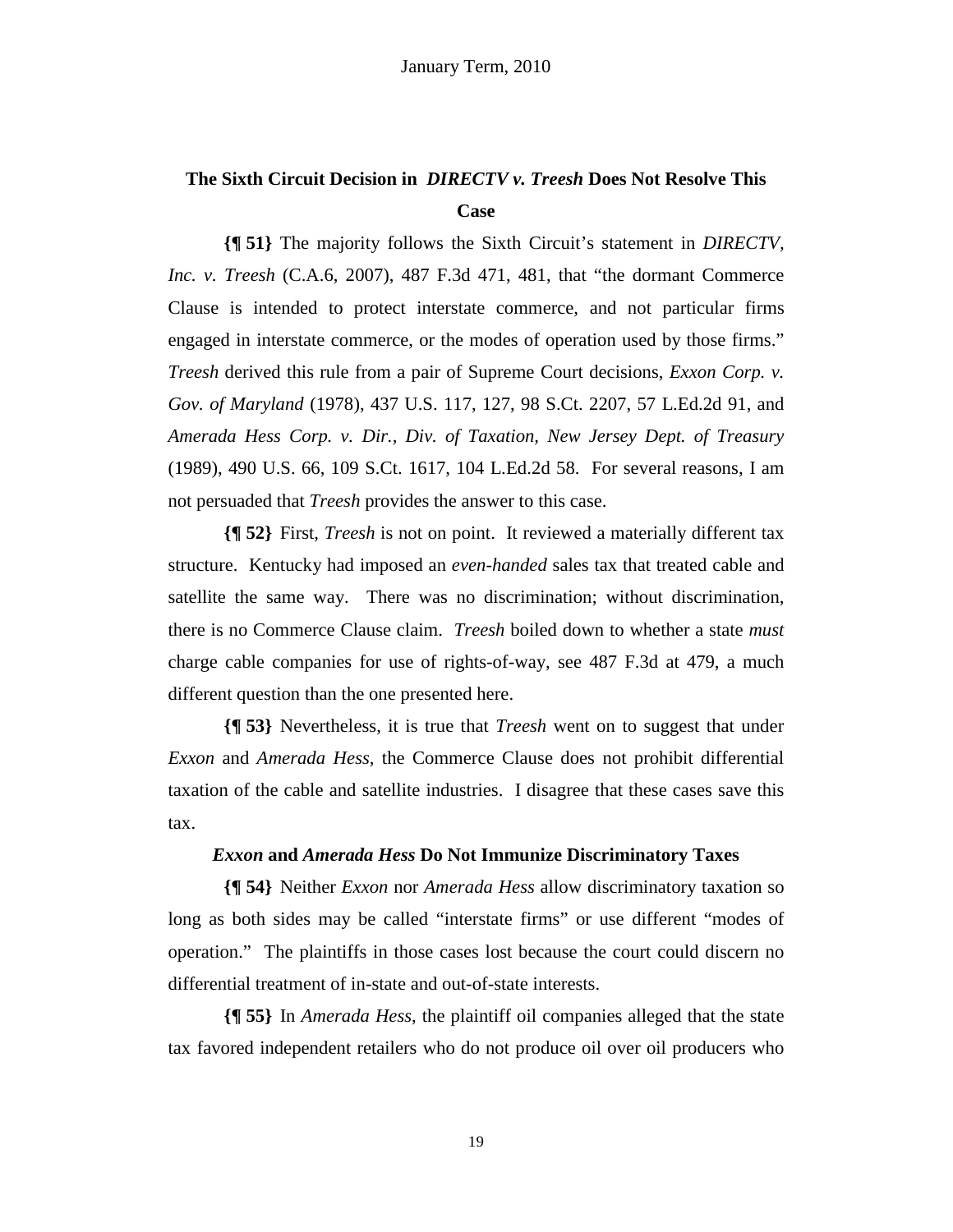market their own oil. 490 U.S. at 78. But as the court pointed out, nonproducing retailers may operate both in the taxing state and outside it, and the tax treated *all* nonproducing retailers the same. Id. As the plaintiffs failed to identify a discrete, favored *state* interest, *Amerada Hess* characterized the tax difference as resulting "solely from differences between the nature of [competing] businesses." Id. The key word is "solely," a word that cannot be used here.

**{¶ 56}** Similarly, in *Exxon*, the plaintiff oil companies alleged that the effect of a particular tax was to protect in-state independent dealers from out-ofstate competition. 437 U.S. at 125. But as the court pointed out, "there are several major interstate marketers of petroleum that own and operate their own retail gasoline stations," and "in-state independent dealers will have no competitive advantage over out-of-state dealers." Id. at 125–126. Thus, when *Exxon* stated that the Commerce Clause does not protect "the particular structure or methods of operation in a retail market," it had already concluded that the challenged tax was not discriminatory.

**{¶ 57}** Neither case involved an identifiable in-state, out-of-state line. So these cases stand for the modest proposition that the Commerce Clause permits states to distinguish among differing kinds of businesses, so long as the distinctions do not favor local economic interests. (Such distinctions could be challenged under the generally more lenient Equal Protection Clause.) But operational differences do not *immunize* protectionist discrimination—indeed, *Amerada Hess* and *Exxon* prove the point: despite clear operational differences in each case, the court still looked for location-based discrimination. It simply could not find it.

**{¶ 58}** "[N]o single conceptual approach identifies all of the factors that may bear on a particular case." *Raymond Motor Transp., Inc. v. Rice* (1978), 434 U.S. 429, 441, 98 S.Ct. 787, 54 L.Ed.2d 664. And more broadly, courts should "think things not words." *United States v. McGuire* (C.A.7, 2010), \_\_\_ F.3d \_\_\_,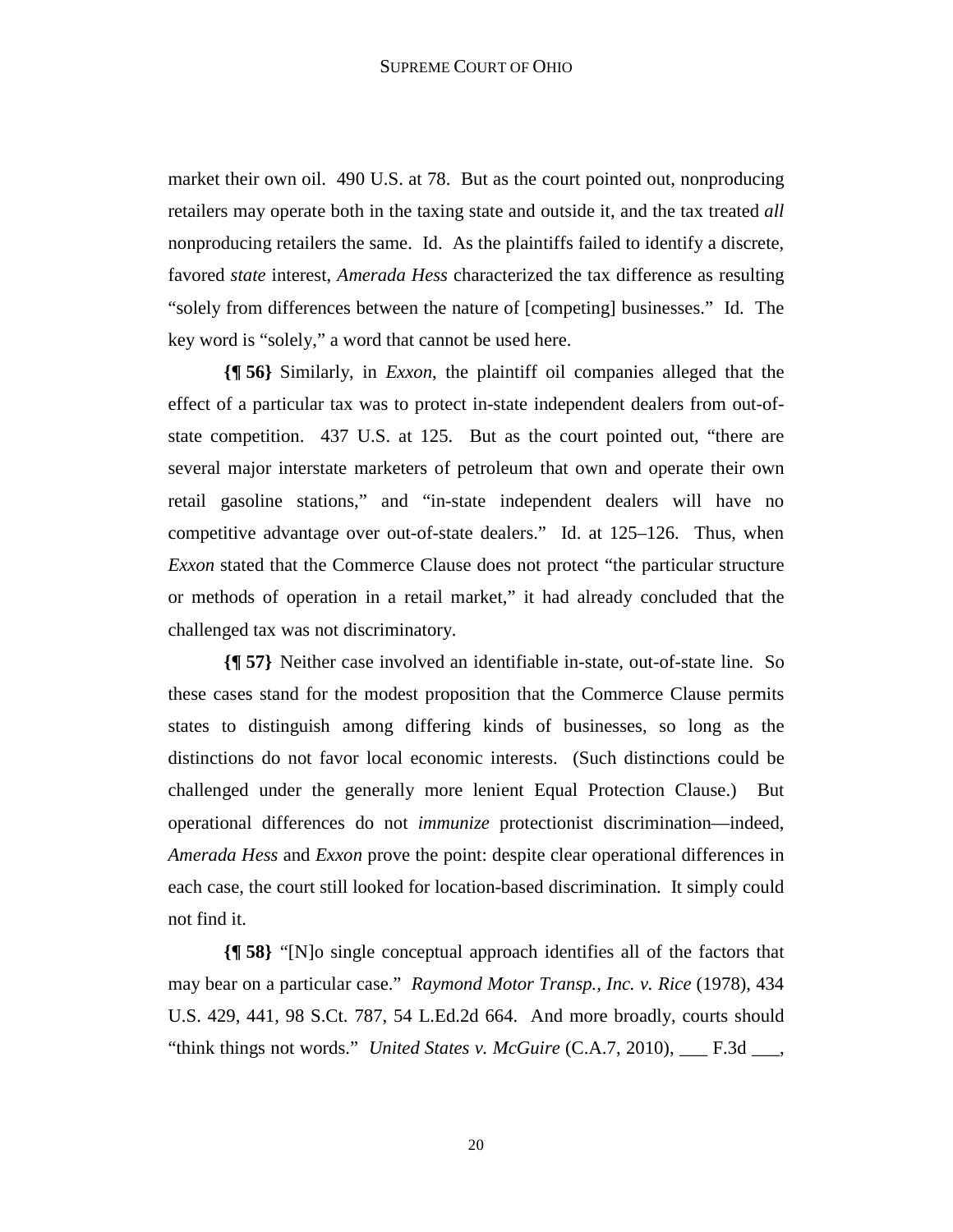2010 WL 4908001, at \*3. However selectively those cases may be quoted, *Exxon* and *Amerada Hess* have little bearing here.

# **The Sales Tax Creates an Incentive to Invest in Ohio**

**{¶ 59}** The majority also suggests that the sales tax provides no incentive for the satellite companies to locate infrastructure in Ohio. This is not true.

**{¶ 60}** All other things being equal, the sales tax *does* give incentive to pay-TV companies to distribute signals using in-ground cable instead of satellites. Indeed, if the satellite companies installed an in-ground cable network, they would avoid the sales tax. Of course, given how much they have already invested in a different mode of delivery, that is an impossibly high price to pay.

**{¶ 61}** Following this point through, if the satellite companies did the unthinkable and installed an in-ground cable network, they would avoid the Ohio sales tax, and they would bring jobs, franchise fees, and property taxes to Ohio. This fact only confirms that favoring cable companies benefits in-state economic interests.

# **Reversal Would Not Expand the Scope of the Dormant Commerce Clause**

**{¶ 62}** The majority does not address it, but the tax commissioner raises a form of the "floodgates" defense. He says that invalidating the sales tax would "create a nightmare for legislators and the courts to administer as no two interstate players have the same relative economic presence in each state in which they do business," and this presence "could literally change by the moment as one business elects to move its infrastructure around the country."

**{¶ 63}** The risk of deluge is overstated. This case could not recur without the following elements: (1) a materially identical good or service, (2) two competing industries offering the good or service using distinct methods or modes of delivery, (3) one method making heavy use of the state's land and labor, with the other virtually bypassing the state's economic infrastructure, (4) different tax treatment of the materially identical good or service, (5) favorable treatment of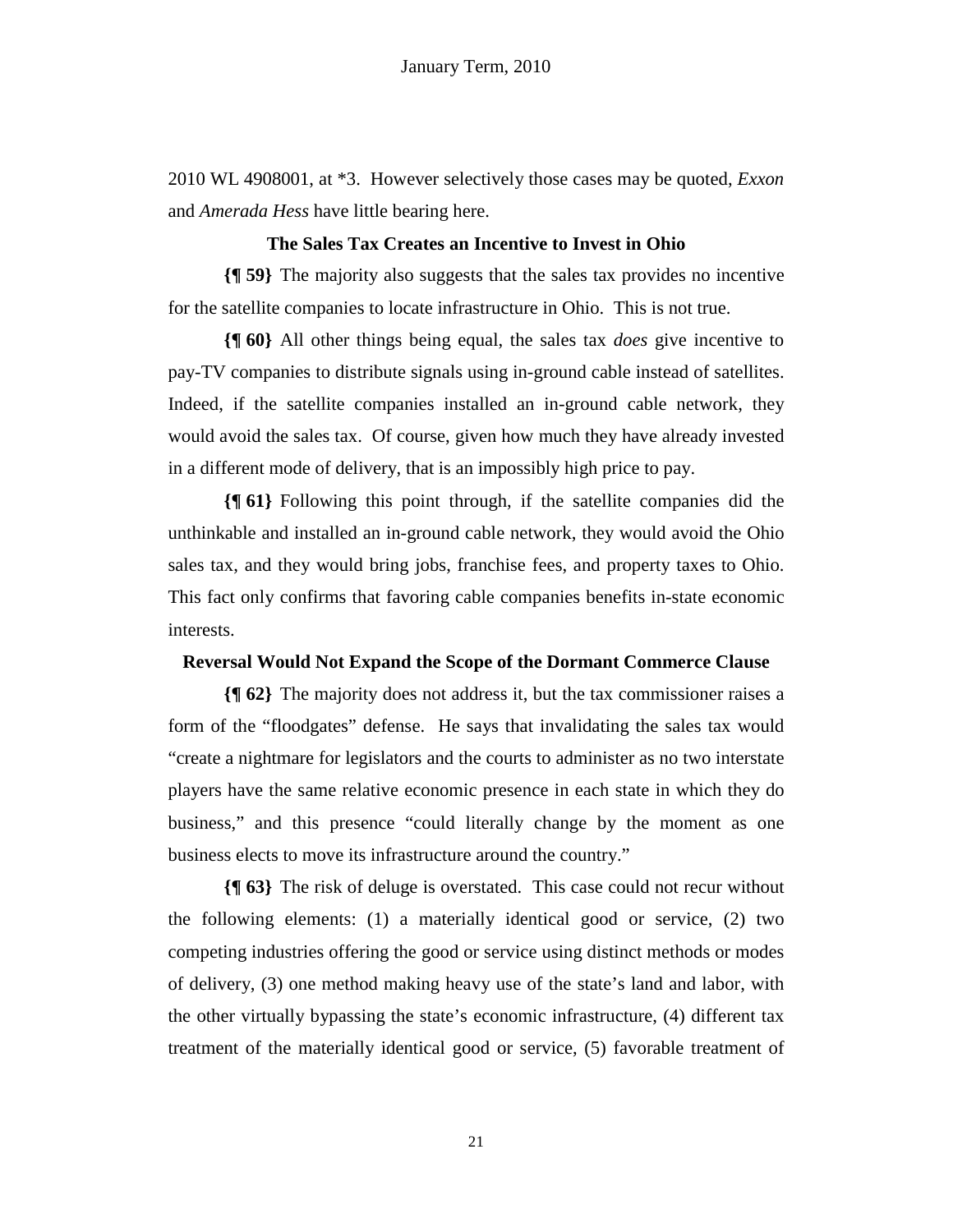the local method over the nonlocal, (6) indications in the evolution of the tax that it was motivated by protectionism, and (7) no constitutionally valid explanation for the tax.

**{¶ 64}** I find it doubtful that such a fact pattern will often recur. The problem of comparing mismatched sets of "interstate players" is answered by the requirement that the favored and disfavored parties be similarly situated. See *Gen. Motors Corp. v. Tracy* (1997), 519 U.S. 278, 117 S.Ct. 811, 136 L.Ed.2d 761. That requirement—which is met here, as cable and satellite unquestionably compete—would head off most problems, including the tellingly short parade of horribles marched out by the tax commissioner. And if this fact pattern did recur, it is unobjectionable that the Commerce Clause would prohibit it.

# **The Compensatory-Tax Defense Would Not Save This Tax**

**{¶ 65}** The majority does not address the tax commissioner's affirmative defense, but for the sake of completeness, I will. A protectionist tax can be saved if "it advances a legitimate local purpose that cannot be adequately served by reasonable nondiscriminatory alternatives." *New Energy Co. of Indiana v. Limbach* (1988), 486 U.S. 269, 278, 108 S.Ct. 1803, 100 L.Ed.2d 302. The "standards for such justification are high," however, invoking " 'the strictest scrutiny.' " Id. at 278–279, quoting *Hughes v. Oklahoma* (1979), 441 U.S. 322, 337, 99 S.Ct. 1727, 60 L.Ed.2d 250.

**{¶ 66}** The commissioner offers only one substantial nondiscriminatory justification: that the sales tax counterbalances the franchise fees that cable companies pay to local governments. This is the "compensatory tax" defense. See, e.g., *Fulton Corp.,* 516 U.S. at 331. Often raised, this defense rarely wins. All of the following cases have rejected it: *S. Cent. Bell Tel. Co. v. Alabama* (1999), 526 U.S. 160, 169–170, 119 S.Ct. 1180, 143 L.Ed.2d 258; *Fulton Corp.*, 516 U.S. at 331–344, 116 S.Ct. 848, 133 L.Ed.2d 796; *Associated Industries of Missouri v. Lohman* (1994), 511 U.S. 641, 648–649, 114 S.Ct. 1815, 128 L.Ed.2d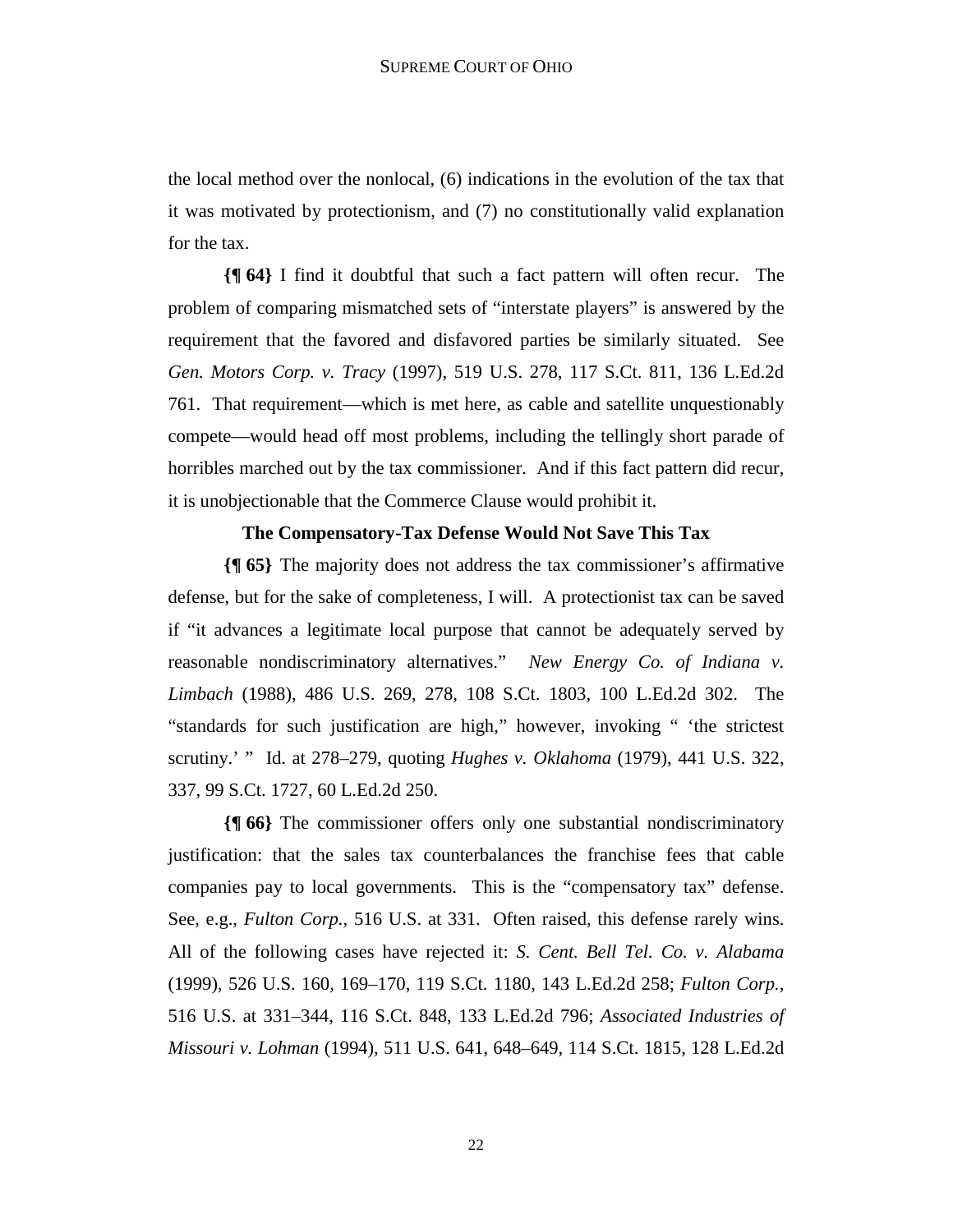639; *Oregon Waste Sys.,* 511 U.S. at 104; *Tyler Pipe Industries, Inc. v. Washington State Dept. of Revenue* (1987), 483 U.S. 232, 244, 107 S.Ct. 2810, 97 L.Ed.2d 199; *Armco Inc. v. Hardesty* (1984), 467 U.S. 638, 642–643, 104 S.Ct. 2620, 81 L.Ed.2d 540; *Maryland v. Louisiana* (1981), 451 U.S. 725, 758, 101 S.Ct. 2114, 68 L.Ed.2d 576; *Boston Stock Exchange v. State Tax Comm.* (1977), 429 U.S. 318, 332, 97 S.Ct. 599, 50 L.Ed.2d 514. In the court's own words, since 1937, it has "shown extreme reluctance to recognize new compensatory categories" beyond the sales-and-use-tax combination. *Fulton Corp.*, 516 U.S. at 338.

**{¶ 67}** Even assuming that individually negotiated franchise fees in this case constitute "taxes," the compensatory-tax defense does not avail the tax commissioner. First, the sales tax and the franchise fees are not "substantially equivalent," that is, "sufficiently similar in substance to serve as mutually exclusive 'prox[ies]' for each other." *Oregon Waste Sys.*, 511 U.S. at 103, quoting *Armco*, 467 U.S. at 643. For the sales tax, the taxable event is a transaction, the sale of television programming. See, e.g., *Howell Air, Inc. v. Porterfield* (1970), 22 Ohio St.2d 32, 34, 51 O.O.2d 62, 257 N.E.2d 742. Franchise fees are not taxes on the privilege of purchasing, but compensate the local government for the costs incurred in allowing and regulating access to public rights of way.

**{¶ 68}** The real-world differences between the two industries confirm the legal conclusion that sales taxes and franchise fees cannot be equated. Cable must burden public property to deliver its signals—it must string cable on poles and bury it in the ground. Satellite does not impose these kinds of burdens, so requiring satellite companies to pay their proxy would not make sense.

**{¶ 69}** But whereas *only* cable engages in the activity that triggers franchise fees, *both* cable and satellite engage in the activity taxed by the sales tax—both sell television programming. Thus, sparing the cable industry the sales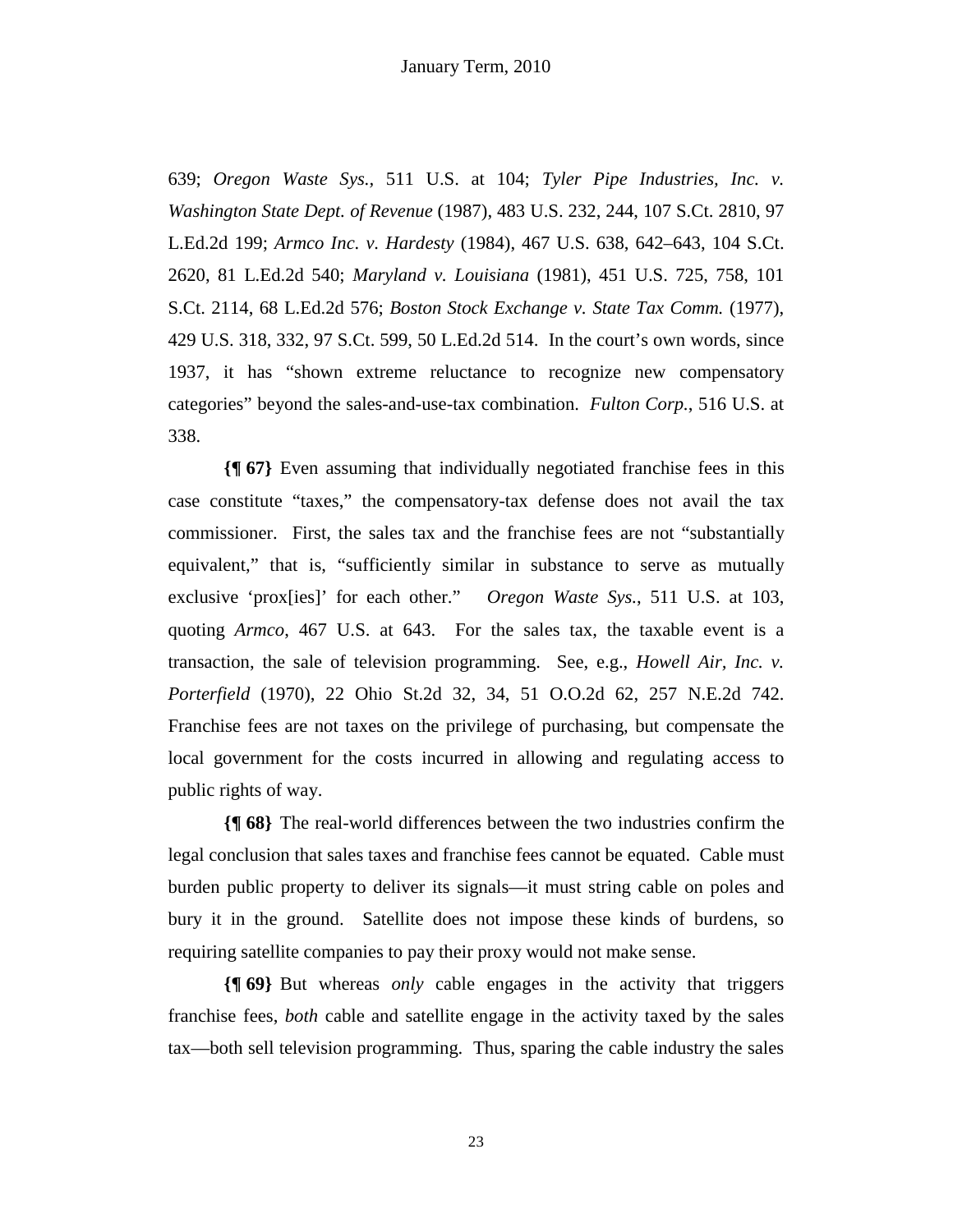tax does not equalize the tax burden so much as it eliminates a cost advantage held by satellite—the ability to deliver service without using public rights-of-way.

**{¶ 70}** Finally, even if franchise fees were fairly comparable, the sales tax exceeds the amount of the franchise fee. See *Oregon Waste*, 511 U.S. at 103. The sales tax is currently 5  $1/2$  percent. R.C. 5739.02(A)(1). Franchise fees are *capped* at five percent of gross receipts. Section 542(b), Title 47, U.S.Code. But some localities have agreed to less. For example, the city of Delaware has charged a fee as low as three percent. And whether through a later reduction of franchise fees or an increase of the sales tax, these disparities could increase.

**{¶ 71}** In sum, the sales tax treats competing industries differently, effectively (and perhaps intentionally) favoring the industry with extensive local ties over the one with comparatively few. Such a law violates the Commerce Clause. For these reasons, I respectfully dissent and would reverse the judgment of the court of appeals.

PFEIFER, J., concurs in the foregoing opinion.

Orrick, Herrington & Sutcliff, L.L.P., E. Joshua Rosenkranz, and Jeremy N. Kudon; Steptoe & Johnson, L.L.P., Pantelis Michalopoulos, and Mark F. Horning; and Calfee, Halter & Griswold, L.L.P., and Peter A. Rosato, for appellants.

\_\_\_\_\_\_\_\_\_\_\_\_\_\_\_\_\_\_

Richard Cordray, Attorney General, and Lawrence D. Pratt, Alan P. Schwepe, Julie E. Brigner, Damion M. Clifford, and Barton A. Hubbard, Assistant Attorneys General, for appellee.

David Parkhurst; and Vorys, Sater, Seymour & Pease, L.L.P., and Robert J. Krummen, urging affirmance for amicus curiae National Governors Association.

Sutherland, Asbill & Brennan, L.L.P., and Eric S. Tresh; Walter Hellerstein; and Vorys, Sater, Seymour & Pease, L.L.P., Douglas R. Matthews,

24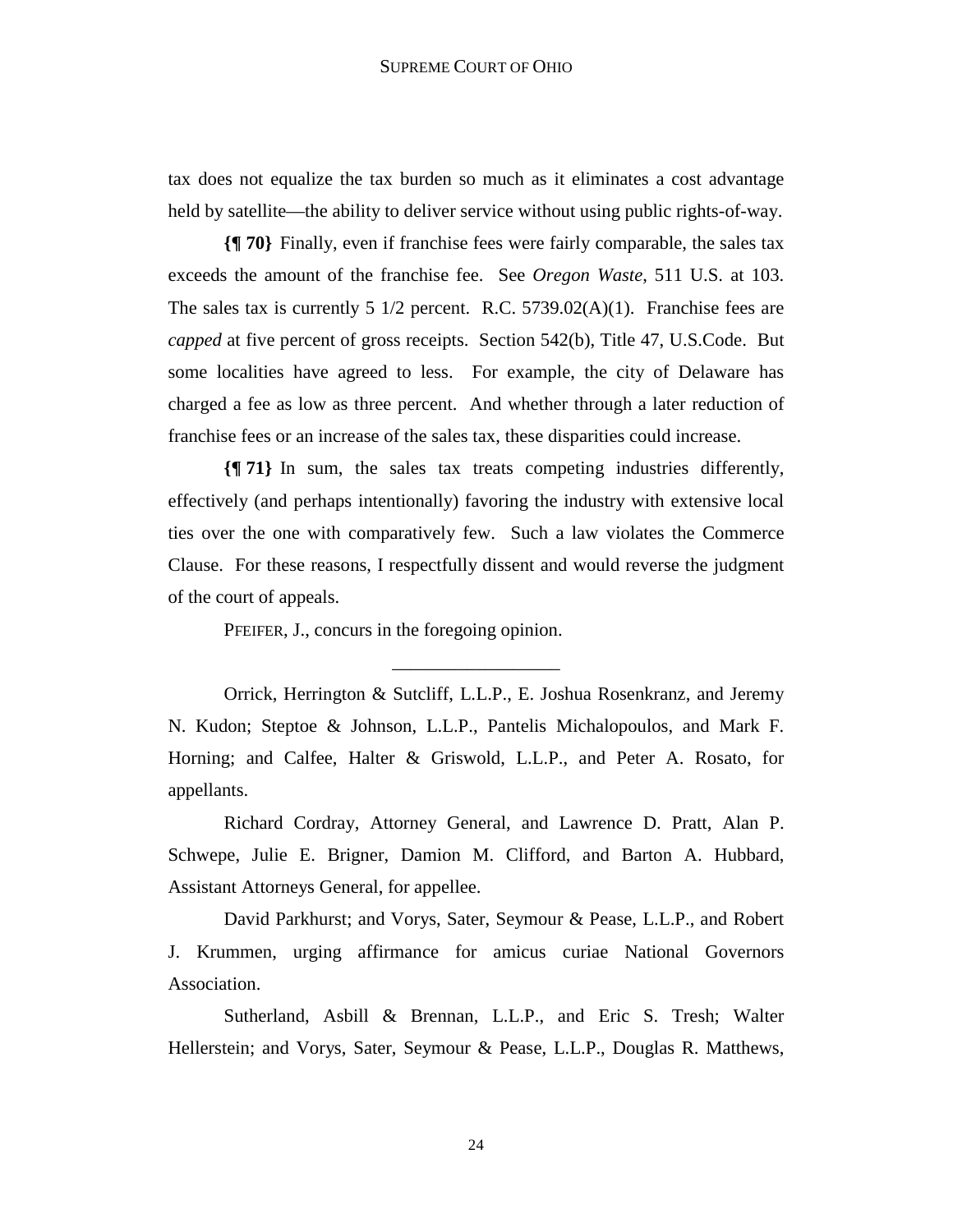and Michael J. Hendershot, urging affirmance for amici curiae Time Warner Cable, ComCast, and Cox Communications.

John A. Swain and David C. Crago, urging affirmance for amicus curiae Ohio Cable Telecommunications Association.

Fleischman & Harding, L.L.P., Arthur H. Harding, Craig A. Gilley, and Micah M. Caldwell; and Ulmer & Berne, L.L.P., and Donald J. Mooney Jr., urging affirmance for amicus curiae Institute for Policy Innovation.

Roy Cooper, North Carolina Attorney General, Christopher G. Browning Jr., Solicitor General, Gary R. Govert, Special Deputy Attorney General, and Michael D. Youth, Assistant Attorney General; Mark L. Shurtleff, Utah Attorney General, and Annina M. Mitchell, Solicitor General, urging affirmance for amici curiae states of North Carolina, Utah, Delaware, Florida, Illinois, Kansas, Kentucky, Maryland, Michigan, Mississippi, Missouri, Rhode Island, Tennessee, Virginia, and West Virginia.

Shirley K. Sicilian and Sheldon H. Laskin, urging affirmance for amicus curiae Multistate Tax Commission.

Brooks, Pierce, McLendon, Humphrey & Leonard, L.L.P., Marcus W. Trathen, Charles F. Marshall, and Julia C. Ambrose; and Kegler, Brown, Hill & Ritter, L.P.A., and Paul D. Ritter Jr., urging affirmance for amicus curiae National Conference of State Legislatures.

Jones Day, Douglas R. Cole, and Erik J. Clark, urging reversal for amicus curiae Constitutional Law Professors.

Hinman & Carmichael, L.L.P., and John A. Hinman, urging reversal for amicus curiae Specialty Wine Retailers Association.

Mark C. Ellison, urging reversal for amicus curiae National Rural Telecommunications Cooperative.

Chester, Willcox & Saxbe, L.L.P., Gerhardt A. Gosnell II, and Donald C. Brey, urging reversal for amicus curiae Satellite Broadcasting and